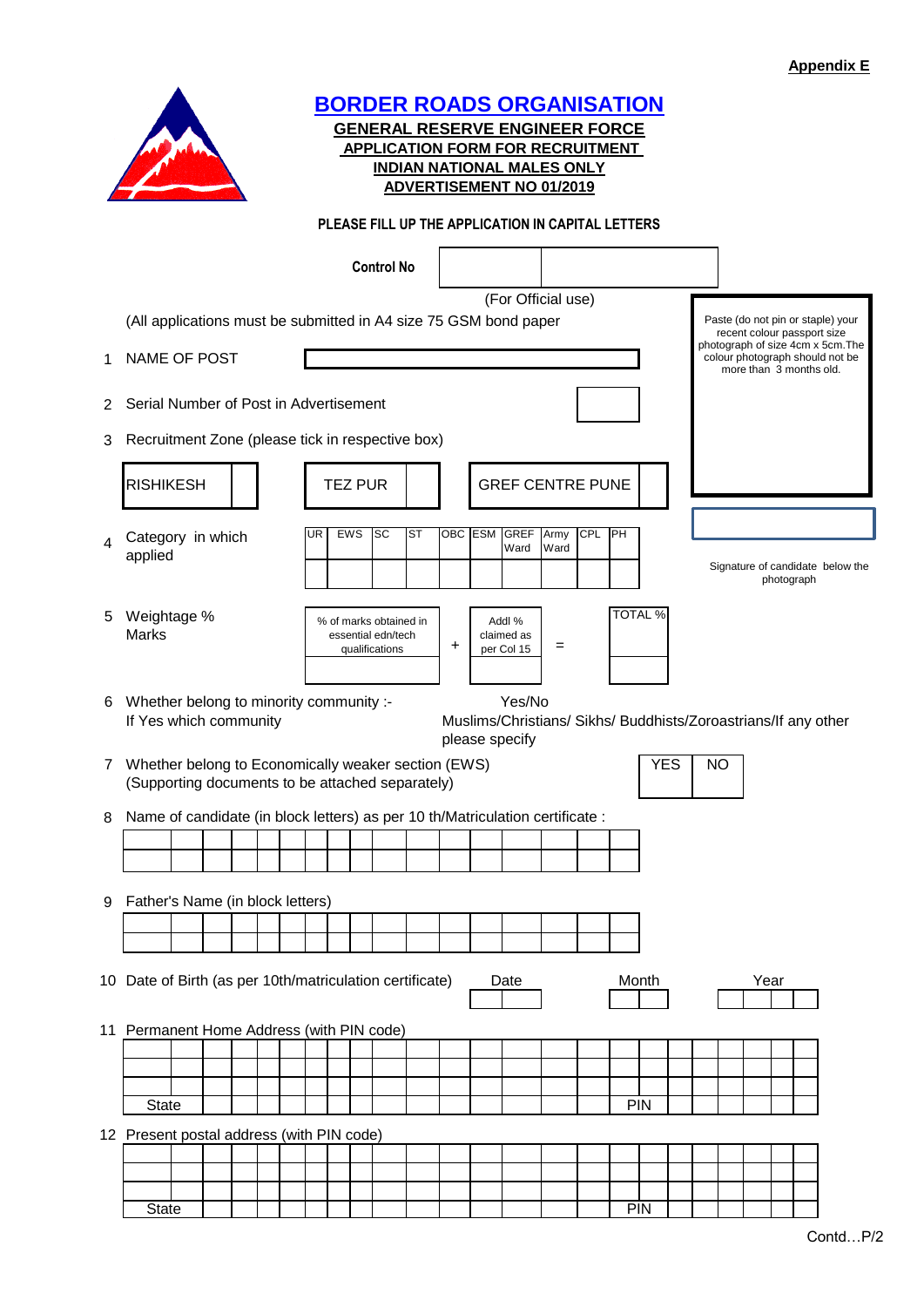#### 13 Application Fee Details

| Name of Bank | Reference Number                                                                                                                                                                                                                 | Transaction date | Amount |
|--------------|----------------------------------------------------------------------------------------------------------------------------------------------------------------------------------------------------------------------------------|------------------|--------|
|              |                                                                                                                                                                                                                                  |                  |        |
|              | $\sqrt{2}$ , and the contract of the contract of the contract of the contract of the contract of the contract of the contract of the contract of the contract of the contract of the contract of the contract of the contract of |                  |        |

(Proof of transaction to be attached with the application form)

- 14 If a candidate belongs to more than one category mentioned in Para 4 above, he may indicate his dual/triple category separately in the following boxes using their abbreviations.
- 15 (a) Whether Son of Ex-serviceman (Y/N) : NO
	- (b) Whether Son of serving/retired GREF pers (Y/N) : NO
	- (c) Whether any brother serving in GREF/Army (Y/N): NO
	- (d) Do you hold NCC "B" certificate  $(Y/N)$  : NO  $\overline{Y}$  and  $\overline{Y}$  and  $\overline{Y}$  and  $\overline{Y}$  and  $\overline{Y}$  and  $\overline{Y}$  and  $\overline{Y}$  and  $\overline{Y}$  and  $\overline{Y}$  and  $\overline{Y}$  and  $\overline{Y}$  and  $\overline{Y}$  and  $\overline{Y}$  and  $\overline{$
	- (e) Do you hold NCC "C" certificate (Y/N) : NO
	- (f) Whether CPL  $(Y/N)$   $YES$  NO
	- (g) Whether J&K Migrant (Y/N) Note that the set of the set of the set of the set of the set of the set of the set of the set of the set of the set of the set of the set of the set of the set of the set of the set of the se
	- (h) Are you a sportsmen (Y/N) : YES NO
- YES YES YES YES YES YES YES
	- **Note:-** if yes, for above col 15(h) write 1 for state level and above, 2 for District level and<br>3 for University level 3 for University level

**Supporting document issued by competent authority should be attached in support of above claim.** 

#### 16 (a) **Essential qualifications** (with matriculation exam)

| Name of Exam  | Year of | Board/University | Marks          |              | % of marks |
|---------------|---------|------------------|----------------|--------------|------------|
|               | Passing |                  | Marks obtained | Out of Marks |            |
| 10TH          |         |                  |                |              |            |
| $10+2$ (12TH) |         |                  |                |              |            |
|               |         |                  |                |              |            |
|               |         |                  |                |              |            |

(Attach photostat copy of marks sheets. Wherever grades are awarded, they should be converted into equivalent percentage and proof to be attached)

#### (b) **Technical Education** (particulars of highest exam passed)

| Name of Exam | Year of | Board/University | Marks          |              | % of marks |
|--------------|---------|------------------|----------------|--------------|------------|
|              | Passing |                  | Marks obtained | Out of Marks |            |
|              |         |                  |                |              |            |
|              |         |                  |                |              |            |

(Attach photostat copy of mark sheets.Wherever grades are awarded they should be converted into equivalent percentage and proof to be attached.)

#### 17 Particulars of Driving Licence (for Drivers MT, Road Roller and OEM's only)

| Licence Number | Date of | Issuing   | Initial validity Period of Licence   Renewals up to if |     |
|----------------|---------|-----------|--------------------------------------------------------|-----|
|                | issue   | Authority |                                                        | any |
| LMV            |         |           |                                                        |     |
|                |         |           |                                                        |     |
| <b>HMV</b>     |         |           |                                                        |     |
| <b>OTHERS</b>  |         |           |                                                        |     |

(Attach photostat copy of Driving Licence in support)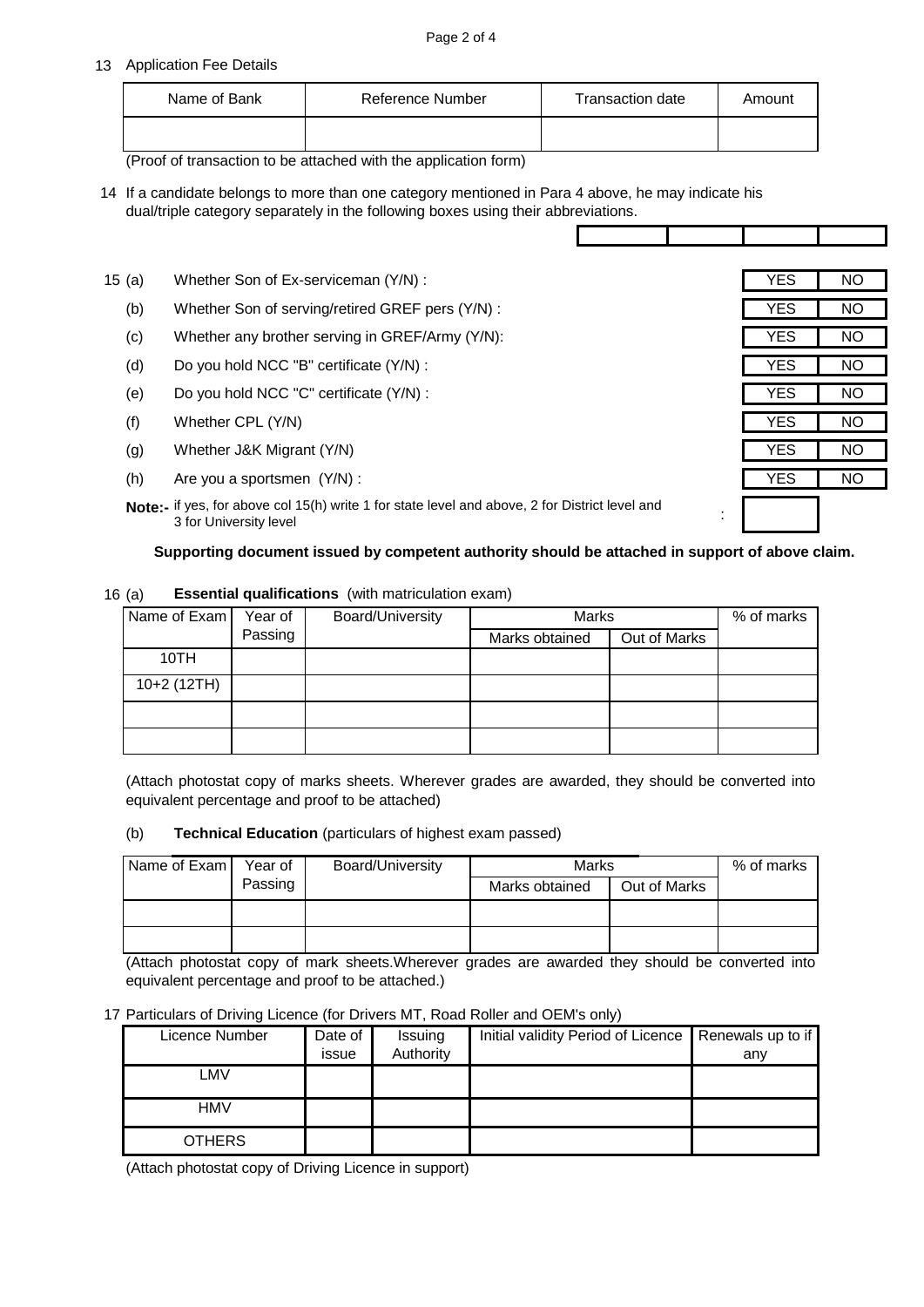18 **Total experience** (in months).(Attach photocopy of experience certificate. Use separate sheet if needed)

| Name & Address of<br>employee | Period of Employment |    | Nature of<br>work done | Monthly<br>Salary | Whether<br>Permanent/ |
|-------------------------------|----------------------|----|------------------------|-------------------|-----------------------|
|                               | From                 | То |                        | drawn             | Temporary             |
|                               |                      |    |                        |                   |                       |

#### 19 **Only for BRO labour/CPL experience** (Attach photocopy of experience certificate duly signed by OC unit, countersigned by TF Cdr and verified by AO concerned. Use separate sheet if needed.)

| $\cdot$        |                      |    |               |       |                  |               |
|----------------|----------------------|----|---------------|-------|------------------|---------------|
| Unit/Formation | Period of Employment |    | Total         |       | ™rade<br>Present |               |
|                | From                 | To | <b>Months</b> | Years |                  | <b>Status</b> |
|                |                      |    |               |       |                  |               |

#### 20 **DECLARATION**

#### **(Declaration signed by candidate is compulsory)**

- i) I have not submitted any other application for the same post. I am aware that if I contravene this rule, my application will be rejected summarily by GREF Centre and candidature will be cancelled at any stage.
- ii) I have read the provisions of the General instructions of the advertisement carefully and I hereby undertake to abide by them.
- iii) I further declare that I fulfill all the eligibility conditions regarding age limit, essential qualification, physical standards etc, as prescribed for recruitment. I have enclosed self attested photocopies of certificates in support of my claim for essential qualifications, age, category (EWS/SC/ST/OBC/ESM/CPL/PH) and age relaxation.
- iv) I also declare that I do not stand debarred by GREF as on date on any disciplinary grounds and have never been convicted by any court of law.
- v) I also declare that I do not stand terminated/removed/dismissed from GREF service.
- vi) I hereby further declare that all statements made in this application are true, complete and correct to the best of my knowledge and belief. I understand that in the event of any information being found suppressed/false or incorrect or ineligibility being detected before or after the examination, or after the appointment my candidature/appointment is liable to be cancelled.

 $*$ \*Place :

 $*$ \*Date :  $\_\_$ 

#### -------------------------------------- **\*\*Signature of candidate \*\*Left hand thumb impression**

**\*\*Application not signed and Incomplete by the candidate will be REJECTED.**

--------------------------------

**NOTE** : (1) CANDIDATES ARE ADVISED TO POST THE APPLICATION WELL BEFORE THE CLOSING DATE SO AS TO REACH GREF CENTRE, DIGHI CAMP PUNE 411015 BEFORE THE CLOSING DATE. APPLICATIONS RECEIVED AFTER THE CLOSING DATE WILL **NOT** BE ACCEPTED UNDER ANY CIRCUMSTANCES. DEPARTMENT WILL NOT BE RESPONSIBLE FOR POSTAL DELAYS.

(2) DEPARTMENTAL CANDIDATES MAY SEND THEIR APPLICATIONS IN FORMAT AS PRESCRIBED IN ROI 1/98 THROUGH PROPER CHANNEL. HOWEVER THEY MUST ENSURE THAT THE APPLICATION COMPLETED IN ALL RESPECTS SHOULD REACH GREF CENTRE, PUNE BEFORE THE CLOSING DATE. APPLICATION SHALL BE REJECTED IF RECEIVED LATE AND IS NOT COMPLETE IN ALL RESPECTS AS APPROVED IN RULES.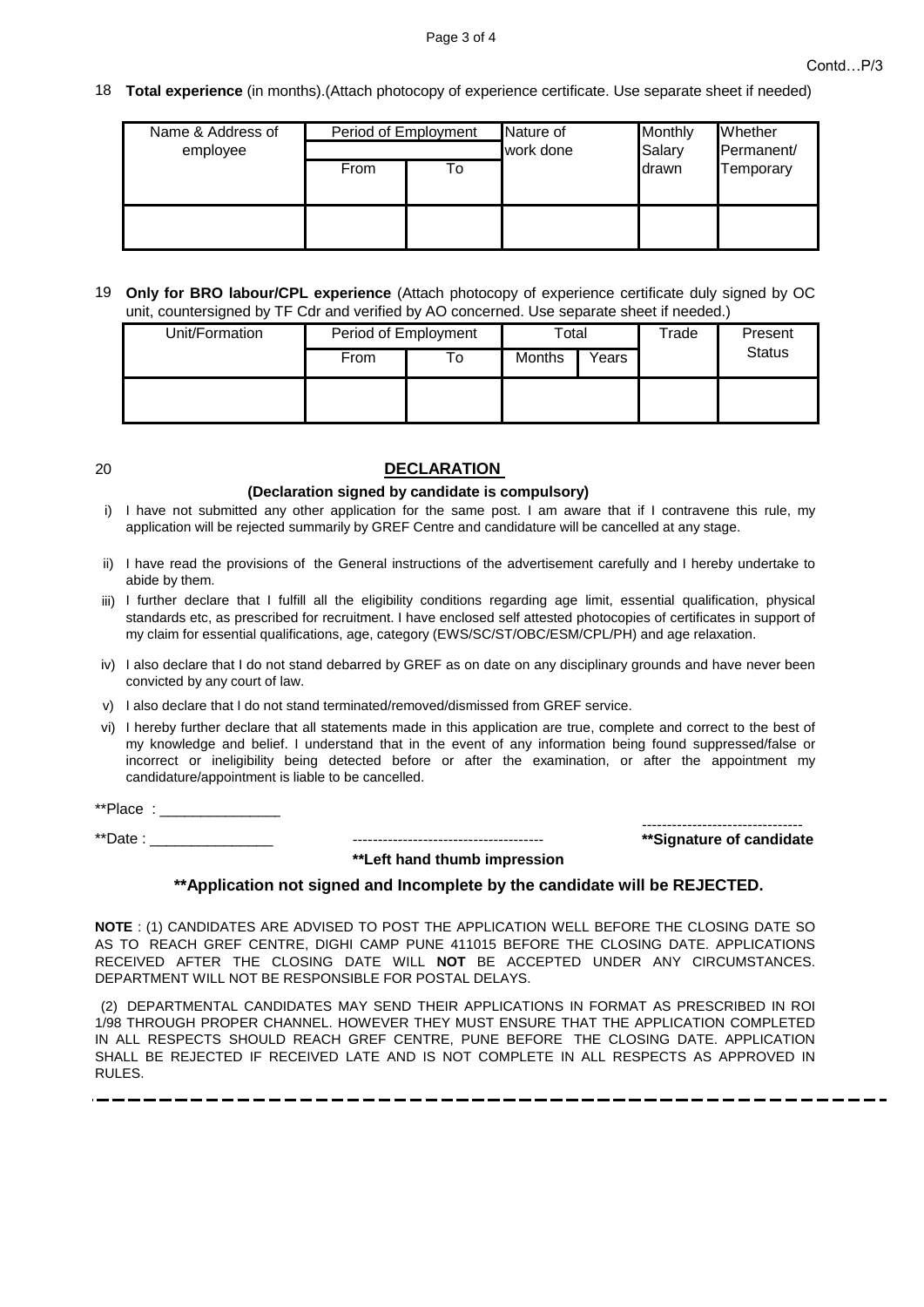#### Page 4 of 4

#### ADMIT CARD

#### **ADVT NO. 01/2019**

|                                                                                                                                                                         |                 | (For Office use only)      |
|-------------------------------------------------------------------------------------------------------------------------------------------------------------------------|-----------------|----------------------------|
| Paste (do not pin or staple) your<br>recent colour passport size<br>photograph of size 4 cm x 5cm. The<br>colour photograph should not be<br>more than<br>3 months old. |                 |                            |
| (To be filled by candidate)<br><b>Communication address</b>                                                                                                             |                 |                            |
| Name                                                                                                                                                                    |                 |                            |
| S/O                                                                                                                                                                     |                 |                            |
| House Name/No                                                                                                                                                           |                 |                            |
| Village                                                                                                                                                                 | Post            |                            |
| Tehsil                                                                                                                                                                  | <b>District</b> |                            |
| <b>State</b>                                                                                                                                                            | Pin Code        |                            |
| At the time of submission of application form                                                                                                                           | Signature       | Left hand thumb impression |
| At the time of physical test                                                                                                                                            | Signature       | Left hand thumb impression |
| At the time of practical test                                                                                                                                           |                 |                            |
|                                                                                                                                                                         | Signature       | Left hand thumb impression |
| At the time of written test                                                                                                                                             | Signature       | Left hand thumb impression |
| At the time of joining of service                                                                                                                                       | Signature       | Left hand thumb impression |
| * Please read instructions enclosed                                                                                                                                     |                 |                            |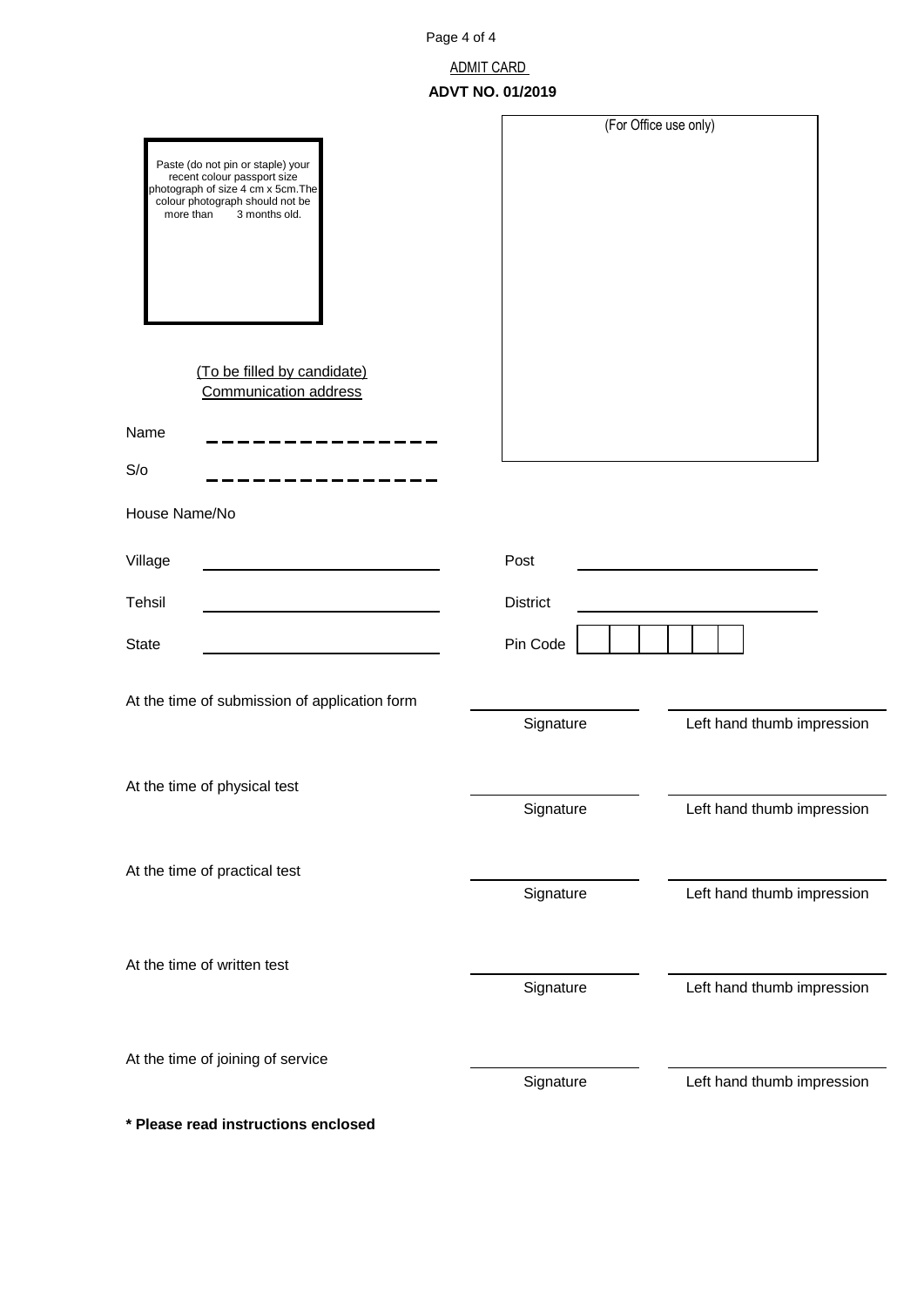# **1. GENERAL INSTRUCTIONS**

(a) **Only Male candidates need to apply**. Female candidates need not to apply.

(b) A candidate must be either:-

(i) a citizen of India, OR

(ii) a person in whose favour a certificate of eligibility has been issued by the Government of India.

(c) **Centre for Physical Efficiency Test & Practical Test (Trade Test)** - GREF Centre, Dighi Camp, Alandi Road, Pune - 411015.

(d) All applications quoting the Advertisement No, date and post applied for should be submitted to **Commandant, GREF CENTRE, Dighi Camp, Pune - 411 015 through Registered post alongwith acknowledgment.**

(e) Candidate must ensure that they fulfill the entire requirement such as physical standards, Medical standards, educational / technical criteria, experience, age and other requisite essential criteria for particular post before filling the application form.

(f) The candidates should have the requisite educational/technical qualifications and other requisite essential eligibility criteria for specified trade from recognized university/institute for Central Govt. jobs **AS ON THE CLOSING DATE OF SUBMISSION OF THE APPLICATION.** Those awaiting results of the final examination need not apply. Commandant, GREF Centre may reject the candidature of the candidates at **any stage of recruitment process** in case the candidate is not fulfilling the requisite criteria and if appointed, such candidates are liable to be terminated/ removed from service summarily.

(g) Candidate should submit the application in prescribed format only and must sign at the prescribed places. Application should be on good quality A4 size bond (75 GSM) paper using one side only. News Paper cutting should not be used as application. The candidates purchasing printed applications from the market should ensure that it confirms to the prescribed format published in the Employment News. The candidates can also make photocopy of the application format as given in the Employment News/Rozgar Samachar and then fill up the details. They can also download the application format from the website of **www.bro.gov.in**. The candidates should send their application well in advance before the closing date. *Commandant GREF CENTRE* will not be responsible for any postal delay/wrong delivery of the application etc.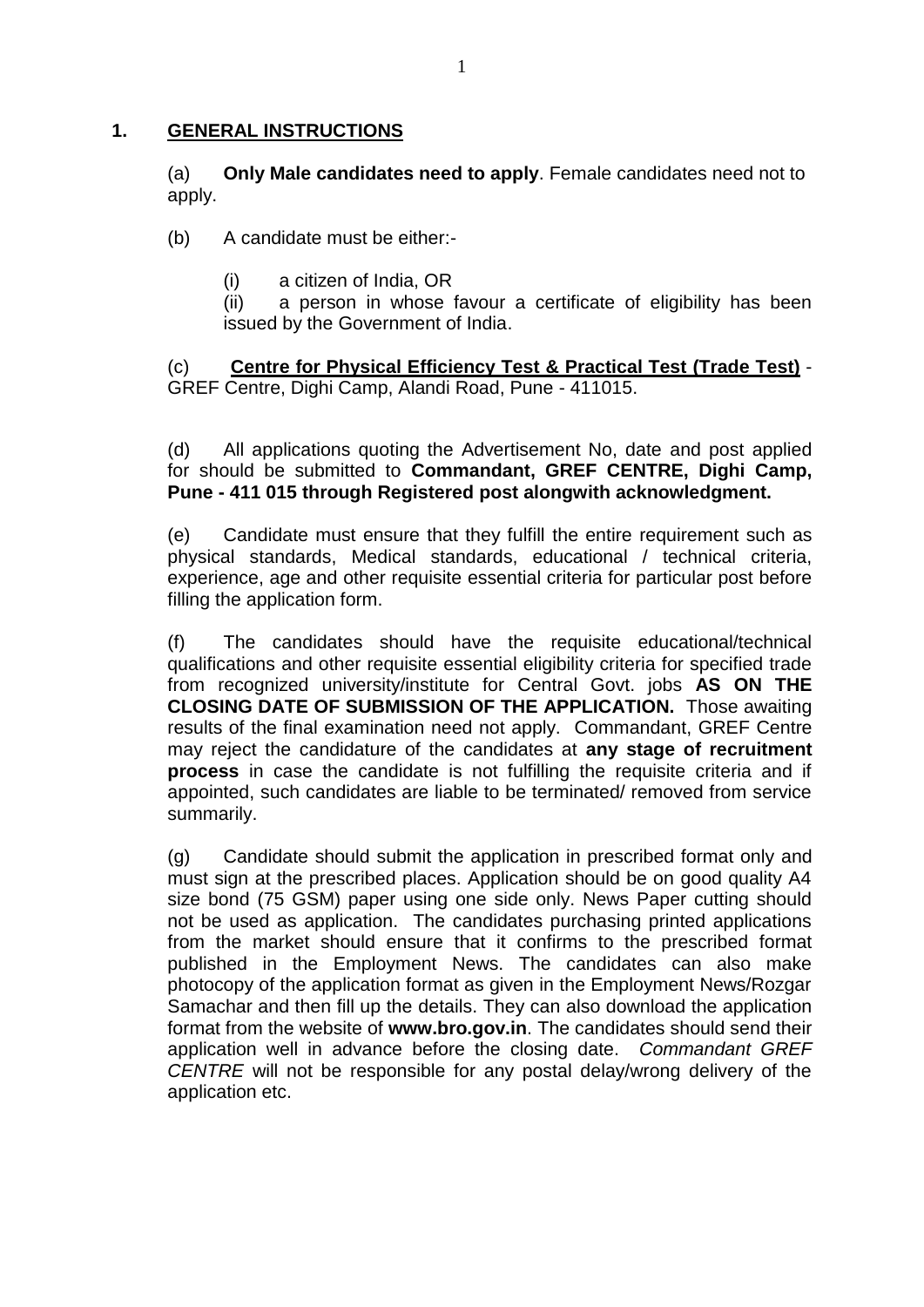(h) Candidates should note that only the date of birth as recorded in the 10 th Class/High School examination certificates as on the date of submission of applications will only be accepted. **MARK SHEETS IN PLACE OF CERTIFICATES WILL NOT BE ACCEPTED AS PROOF OF DATE OF BIRTH.**

(j) Serving defence personnel likely to be released from service within one year from the closing date can also apply against Ex-servicemen vacancies.

(k) Call letters for Physical Efficiency Test and Practical Test (Trade Test) are being sent to candidates by ordinary post and the same can also be seen on BRO web site **[www.bro.gov.in.](http://www.bro.gov.in/)** Commandant, GREF Centre will not be responsible for any postal delay/wrong delivery of call letters. Issuing of call letters are provisional subject to being found eligible in all respect. Results of qualified candidates for appearing in Written Test along with date of Written Test & venue will be displayed in the website of **[www.bro.gov.in.](http://www.bro.gov.in/)** 

(l) Candidates will be provisionally selected based on Combined Merit List in Written Test only and will have to undergo Medical Examination. Those candidates who have been declared FIT in Medical Examination and meeting all criteria, will have to undergo training at GREF Centre, Pune for specified period.

(m) (i) The candidates who indicate their category as SC or ST or OBC in their application form must enclose the caste certificate.

 (ii) The candidates who indicate their category as EWSs must enclosed income and asset certificate in prescribed format.

(n) Candidates belonging to SC/ST/OBC & EWSs who have applied for any trade in their respective categories must not apply separately against UR vacancies since at the time of preparing Combined Merit List their names will be automatically upgraded in UR category if they score cut off marks of UR category and fulfill other UR category criteria.

(o) SC/ST/OBC & EWSs candidates who fulfill required educational qualification / technical qualification under UR category can also apply against UR vacancies, in case no vacancies exist in their respective category against this advertisement. However, no relaxation in age and application fees would be permissible to them.

(p) Any subsequent changes in the terms and conditions of this Advertisement as per extent rules will stand good. Commandant, GREF Centre reserves the right to consider/incorporate any subsequent changes/modifications/additions in the terms and conditions of recruitment under this Advertisement if necessitated and applicable.

(q) Vacancies are liable to **increase/decrease/cancelled** without any further notice.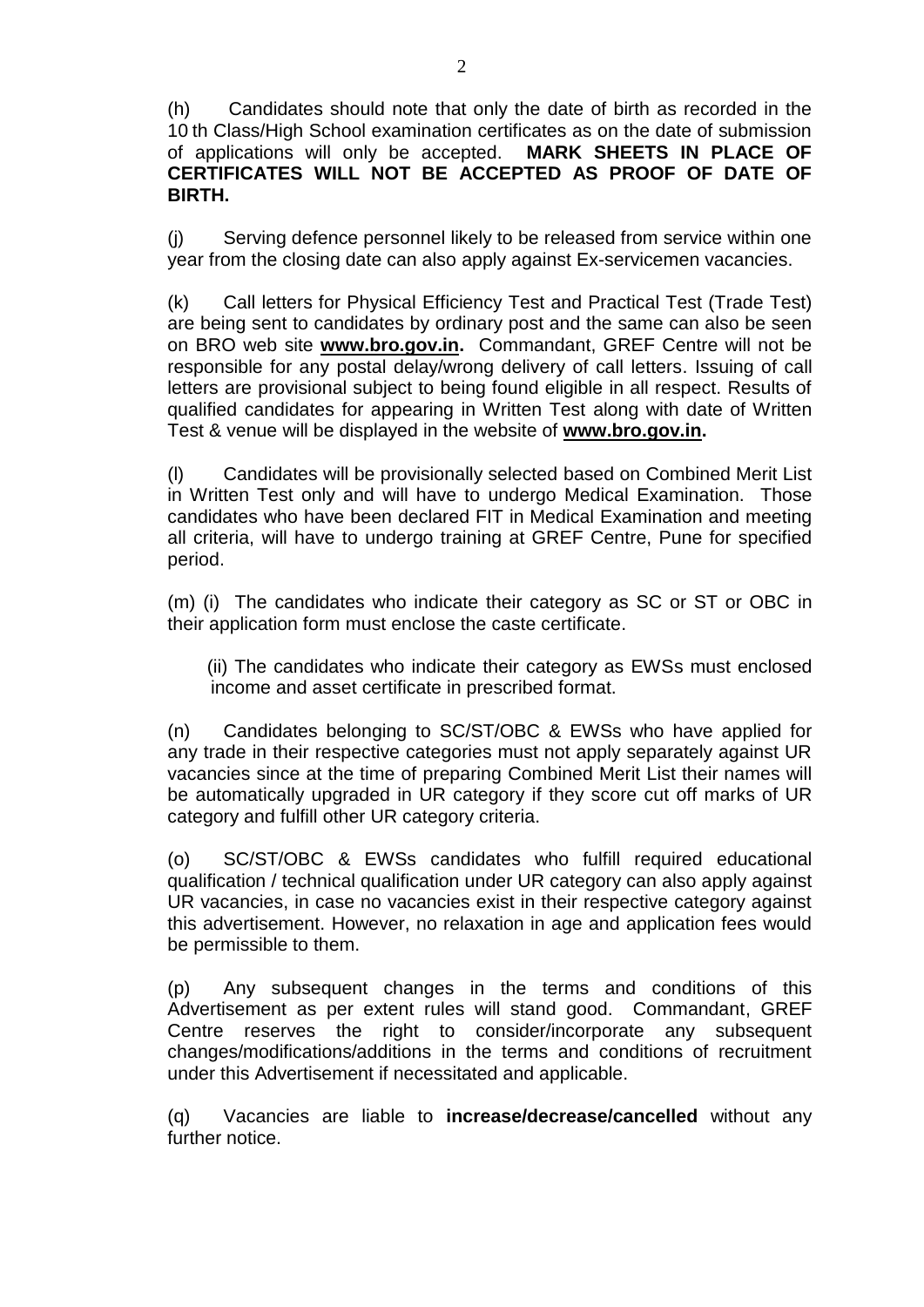(r) All candidates will undergo Physical Efficiency Test & Practical Test (Trade Test) in order to qualify for Written Test as mentioned at Appendix 'A'. Passing of Physical Efficiency Test is mandatory for all trades. Physically handicapped candidates, Ex-servicemen and departmental candidates applying for re-appointment are exempted from undergoing Physical Efficiency Test.

(s) In order to qualify for Written Test, candidates should qualify in Physical Efficiency Test and Practical Test (Trade Test) wherever applicable. However, no weightage of marks of this Physical Efficiency Test & Practical Test will be given towards final selection of candidates.

(t) Written test will be Objective / Subjective in nature and will be bilingual (Hindi & English). Objective part will be OMR based, whereas subjective part has to be answered in the answer sheet. Marks obtained in the Written Test will only be considered for selection of candidates for further recruitment process.

**Note 1 :** *If large number of candidates apply for a particular post against this Advertisement, a cut off percentage in essential qualifications will be fixed for issue of call letter. The same will be decided by the Competent authority.*

**Note 2 :** *If sufficient candidates do not apply for any post against this Advertisement, further recruitment process for that particular post shall liable to be cancelled.*

#### **2. AGE LIMIT/ RELAXATION**

The lower and upper age limit indicated will be reckoned as on closing date of applications. The upper age limit is relaxable as under subject to submission of requisite certificate.

| S.        | Category                                                                                                                                                          | <b>Age Relaxation</b>                                                                                                                                                                                                                                                 |
|-----------|-------------------------------------------------------------------------------------------------------------------------------------------------------------------|-----------------------------------------------------------------------------------------------------------------------------------------------------------------------------------------------------------------------------------------------------------------------|
| <b>No</b> |                                                                                                                                                                   |                                                                                                                                                                                                                                                                       |
| (a)       | <b>UR &amp; EWSs</b>                                                                                                                                              | <b>NIL</b>                                                                                                                                                                                                                                                            |
| (b)       | SC/ST                                                                                                                                                             | 5 years                                                                                                                                                                                                                                                               |
| (c)       | <b>Other Backward Class</b>                                                                                                                                       | 3 years                                                                                                                                                                                                                                                               |
| (d)       | <b>Central Government Civilian</b><br>employee and departmental<br>candidates who have rendered<br>not less than three years of<br>regular and continuous service | Up to 45 years for SC/ST, 43 years<br>for OBC and 40 years for UR.                                                                                                                                                                                                    |
| (e)       | Ex-Serviceman                                                                                                                                                     | Ex-Serviceman who has put in NOT<br>less than six months continuous<br>service in the Armed Forces shall be<br>allowed to deduct the period of such<br>service from his actual age plus 3<br>years in addition to age relaxation<br>admissible to OBC/SC/ST category. |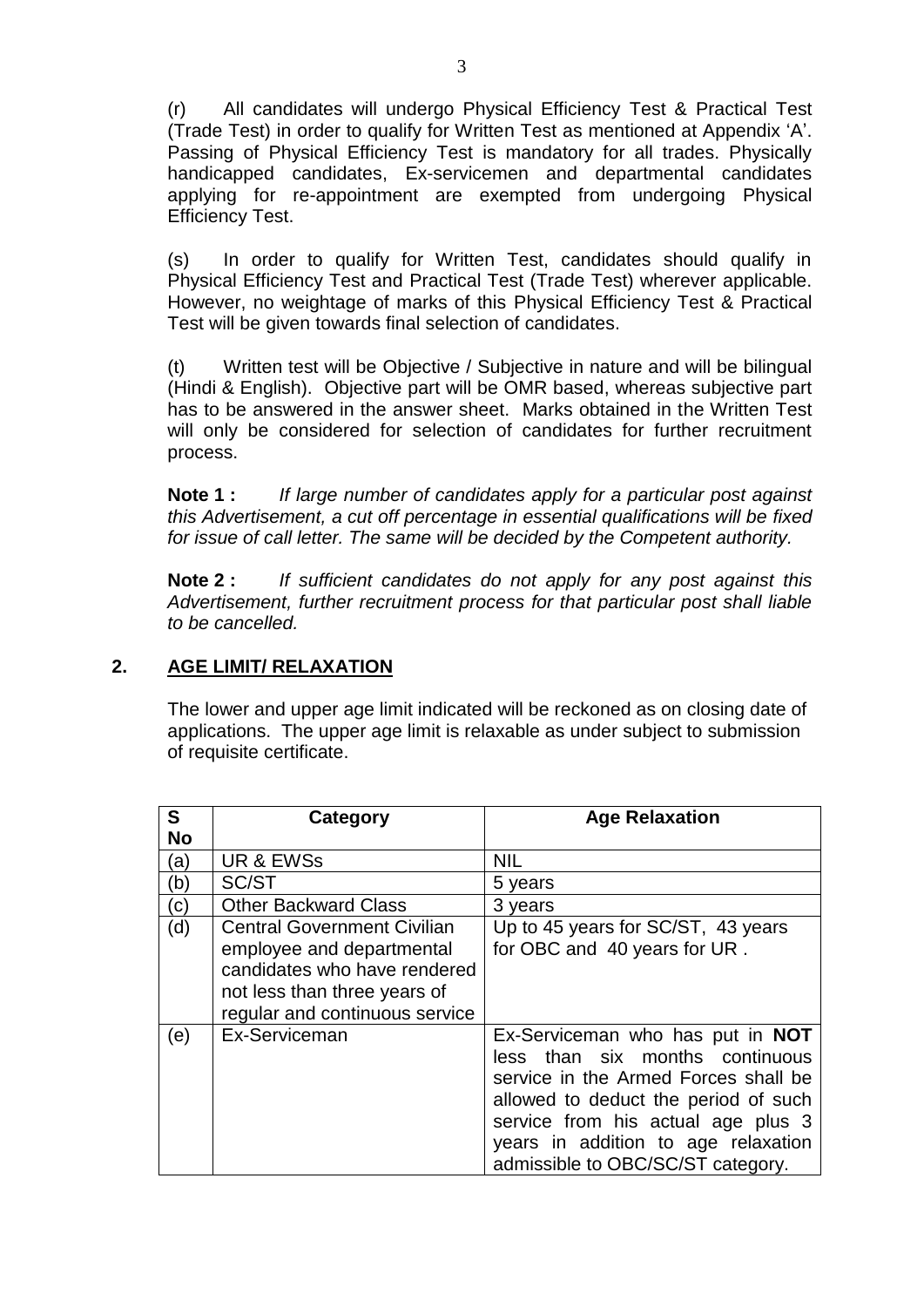|     | <b>Physically Handicapped</b>                                                                                                                                                                                                                                                      | 10 years |  |  |  |  |  |
|-----|------------------------------------------------------------------------------------------------------------------------------------------------------------------------------------------------------------------------------------------------------------------------------------|----------|--|--|--|--|--|
| (g) | Jammu & Kashmir Migrant                                                                                                                                                                                                                                                            | 05 years |  |  |  |  |  |
|     | <b>NOTE</b> : 1. No age relaxation is allowed to SC/ST/OBC/EWSs candidates<br>applying against unreserved vacancies.<br>2. Age and experience where required will be reckoned as on closing<br>date of application i.e. 45 days from date of publication of this<br>advertisement. |          |  |  |  |  |  |
|     | 3. Age relaxation as applicable to SC/ST and OBC will be applicable<br>in addition to the above relaxation for Physically Handicapped and<br>J&K migrant.                                                                                                                          |          |  |  |  |  |  |

# **3. WEIGHTAGE FOR ISSUE OF CALL LETTERS ONLY**

In order to help wards of serving/retired GREF personnel/Ex-servicemen, sportsmen and NCC certificate holders highest out of the following weightages will be added to the percentage of marks obtained for issue of initial call letter (for Physical Efficiency Test) only & No weightage will be added for any further recruitment process:-

| (a) Son of serving/retired GREF personnel                               | - 15%  |
|-------------------------------------------------------------------------|--------|
| (such concession to only one son)                                       |        |
| (b) NCC "C" Certificate                                                 | - 10%  |
| (c) NCC "B" Certificate                                                 | $-05%$ |
| (d) Serving GREF Personnel applying for higher post (Open market) - 15% |        |
| (e) Son of Ex-servicemen                                                | $-03%$ |
| (f) Sports at State/District/University level                           | $-05%$ |
| (g) Casual Paid Labour (CPL)                                            | $-10%$ |
|                                                                         |        |

Note: (i) In case candidate encloses both NCC "B" & "C" certificates, only additional percentage marks of "C" certificate will be taken into account for issue of call letter.

(ii) For GREF personnel the concession mentioned in Para 3 (d) above is applicable for those candidates who have rendered minimum one year of continuous regular service as on closing date of application.

4. **APPLICATION FEES (NON-REFUNDABLE)**. Candidates must pay the application fee (Non-Refundable), to be deposited directly in favour of Commandant, GREF Centre, Pune 411015, in Public Fund Account No. **11182905409 of State Bank of India, Khadki Branch Pune Code No. 01629**. The candidate must attach the counterfoil of the application fees so deposited through Core Banking System with his application form. Application fee for each category mentioned as below:-

| S No | Category                                                | <b>Application Fees</b> |
|------|---------------------------------------------------------|-------------------------|
| (a)  | General candidates and EWSs including Ex-<br>servicemen | Rs 50/-                 |
| 'b)  | <b>Other Backward Class candidates</b>                  | Rs 50/-                 |
| 'c)  | <b>Scheduled Caste &amp; Scheduled Tribe</b>            | NII                     |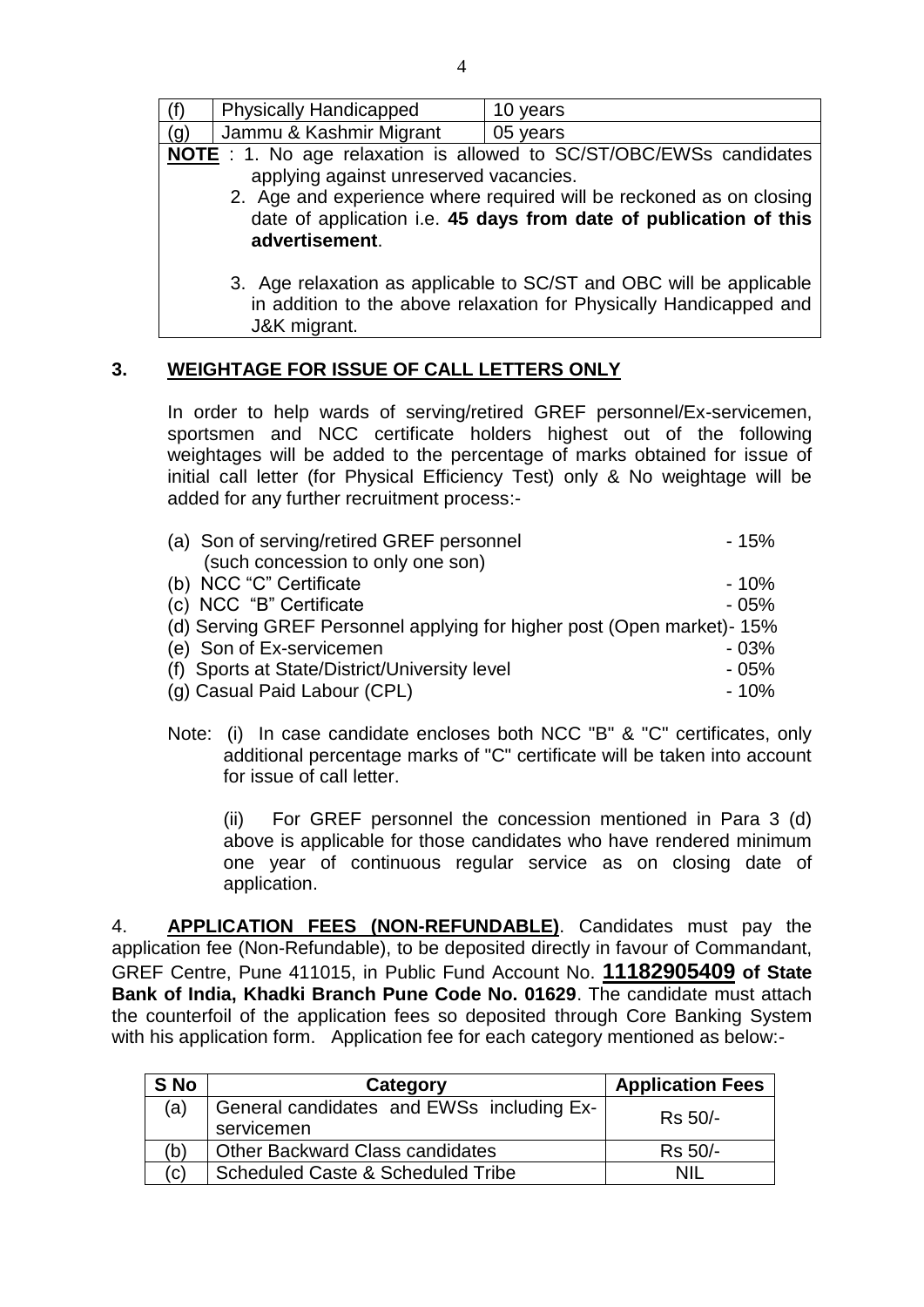| <b>Physically Handicapped Persons</b> | AIL' |
|---------------------------------------|------|
|---------------------------------------|------|

#### **5. HOW TO APPLY**

(a) Application will be filled up in **English/Hindi** only.

(b) No candidate will send more than one application for the same post. The candidature may be cancelled, if candidate applies more than one application for one post.

(c) Candidate should affix latest photograph in application form and Admit Card. The candidate should be in possession of adequate number (Min 08) of photographs with him.

(d) Candidates applying for more than one post should send separate application with separate fee. One envelope should contain one application for one post only. However, dates for Physical Efficiency Test & Practical Test (Trade Test) will be decided by the Department.

(e) If a candidate has changed his name or dropped or added part of his name after Matriculation/SSC/Hr Secondary/Sr Secondary he will be required to submit, an attested copy of Gazette Notification to the effect that he has changed his name after matric or otherwise for appearing in Physical Efficiency Test & Practical Test (Trade Test). The changed name should also have been indicated in the Gazette Notification.

(f) Candidates are advised to go through the general instructions carefully as mentioned against Advt No. 01/2019. Candidate should carefully go through all the provisions in the advertisement to ensure that he is eligible for the post for which he is applying in terms of requirements of age, educational qualification etc. **AS ON CLOSING DATE.**

(g) Copies of certificates for proof of residence, essential educational qualification, date of birth, caste certificate, proof of EWSs status etc should be enclosed with application form. **All testimonial copies be attested by Gazetted Officer or self attested**. The caste certificate for SC/ST/OBC and EWSs income & assets certificate should be as per format at **Appendix 'B', 'C' & 'D' respectively**. SC/ST/OBC and EWSs Certificate (date of issue should not be older than one year as on closing date for OBC and EWSs Candidates), should be signed by competent authority and should have **OFFICE ROUND SEAL AND APPOINTMENT SEAL DULY AFFIXED ON** it at the place provided.

(h) **PROOF OF RESIDENCE ISSUED BY THE COMPETENT AUTHORITY**. Gorkhas of Indian domicile will produce Permanent Residence Certificate (PRC) issued by the competent authority.

(j) Any certificate in language other than Hindi or English should be enclosed with translation in Hindi or English duly attested by a Group A Gazetted officer.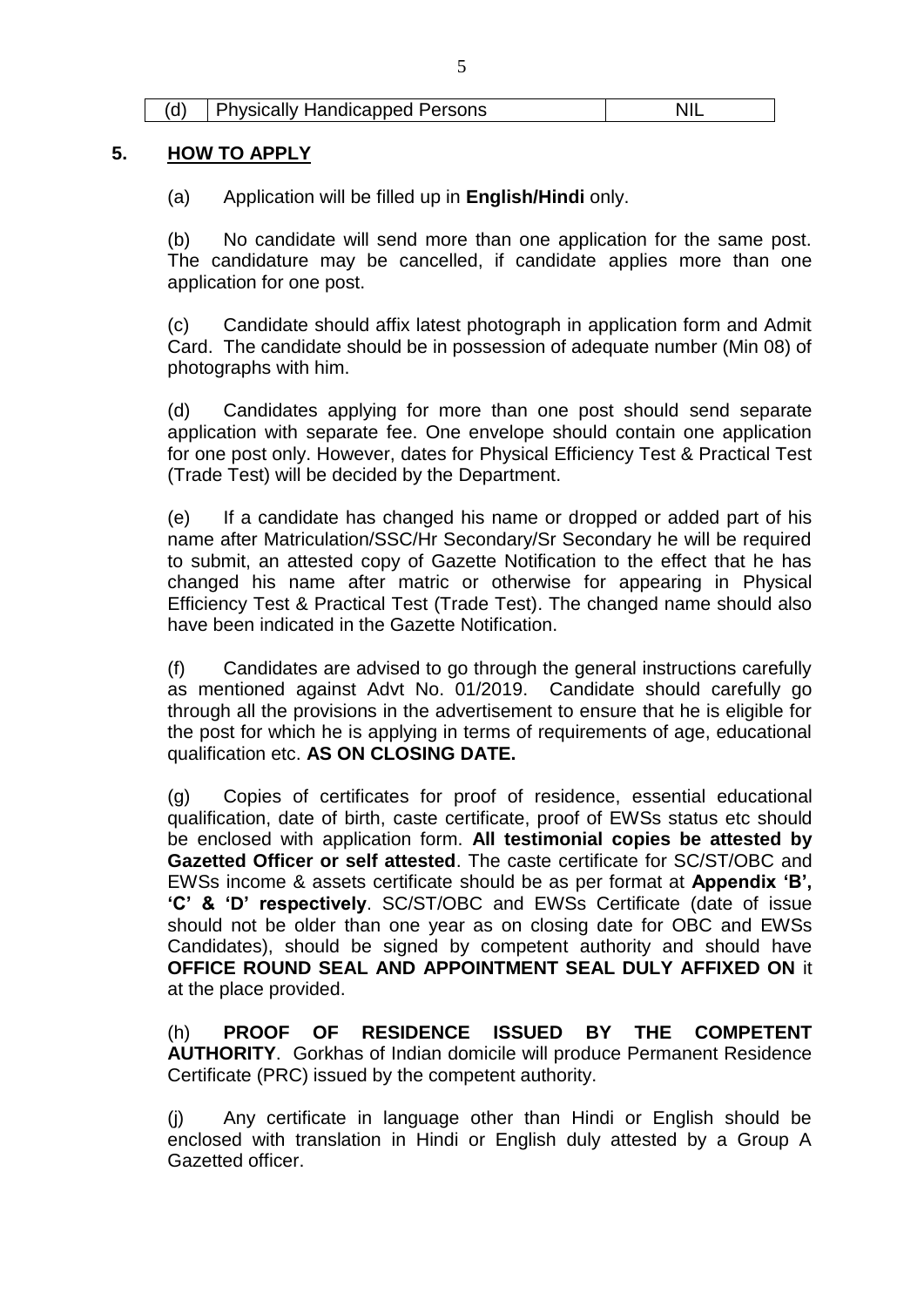(k) **SON OF SERVING / EX GREF PERSONS** SHOULD WRITE THEIR FATHER'S PARTICULARS i.e. GS NO, RANK AND NAME, ON THE TOP OF THE APPLICATION IN RED INK AND ATTESTED PHOTOCOPY OF THEIR RELATIONSHIP CERTIFICATE FROM OC UNIT/DISCHARGE CERTIFICATE SHOULD BE ENCLOSED.

(l) EXPERIENCE CERTIFICATE (WHEREVER REQUIRED) FROM PRIVATE EMPLOYER SHOULD BE ON PRINTED LETTER HEADS QUOTING THEIR REFERENCE NUMBER WITH RUBBER SEAL. THE CERTIFICATE MUST INDICATE REGISTRATION NUMBER GST NO, TIN NO. NATURE OF WORK DONE, PERIOD OF EMPLOYMENT WITH DATE AND MONTHLY SALARY.

(m) **CASUAL PAID LABOURERS (CPL)** are required to attach experience certificate indicating CPL Code number signed by OC unit, **countersigned** by Commander BRTF and duly **verified** by concerned Accounts Officer with their application. The Casual Paid Labourers (CPL) should forward their application to Commandant GREF Centre, Pune, alongwith the Experience certificate.

(n) Casual Paid Labourers (CPLs) who have worked for 179 days as CPL in GREF during the last one year and continues to work in the Organisation on Muster Roll as on the date of publication of advertisement in news paper is entitled for grant of 10% additional weightage while arriving at cut off marks for issue of call letters subject to meeting the eligibility criteria and educational qualifications as per Recruitment Rules of the post applied for.

(o) Candidates are required to super scribe the word *APPLICATION FOR THE POST OF \_\_\_\_\_\_\_\_\_\_\_\_* **Category UR/SC/ST/OBC/EWSs/ESM/CPL, WEIGHTAGE PERCENTAGE IN ESSENTIAL QUALIFICATION \_\_\_\_\_\_\_\_\_\_\_\_\_\_\_\_\_\_\_\_\_\_\_\_** on the top of the envelope while sending the

application form.

(p) All applications quoting this advertisement number and post applied for should be submitted so as to reach to Commandant GREF Centre, Dighi camp, Pune- 411 015 **within 45 days from the date of publication of this advertisement from the candidates staying in plains and 60 days from the candidates those in the state of Assam, Meghalaya, Arunachal Pradesh, Mizoram, Manipur, Nagaland, Tripura, Sikkim Ladakh Division of the State Jammu & Kashmir, Lahaul and Spit District and Pangi Subdivision of Chamba District of the State Himachal Pradesh , the Andaman & Nicobar Islands and Lakshadweep,** as per format of application enclosed as **Appendix 'E'** to this advertisement.

(q) Candidates who had applied in response to previous advertisement are required to apply afresh.

#### **6. INVALID APPLICATION**

(a) An application will be summarily rejected at any stage of the recruitment process for not conforming to the official format/having incomplete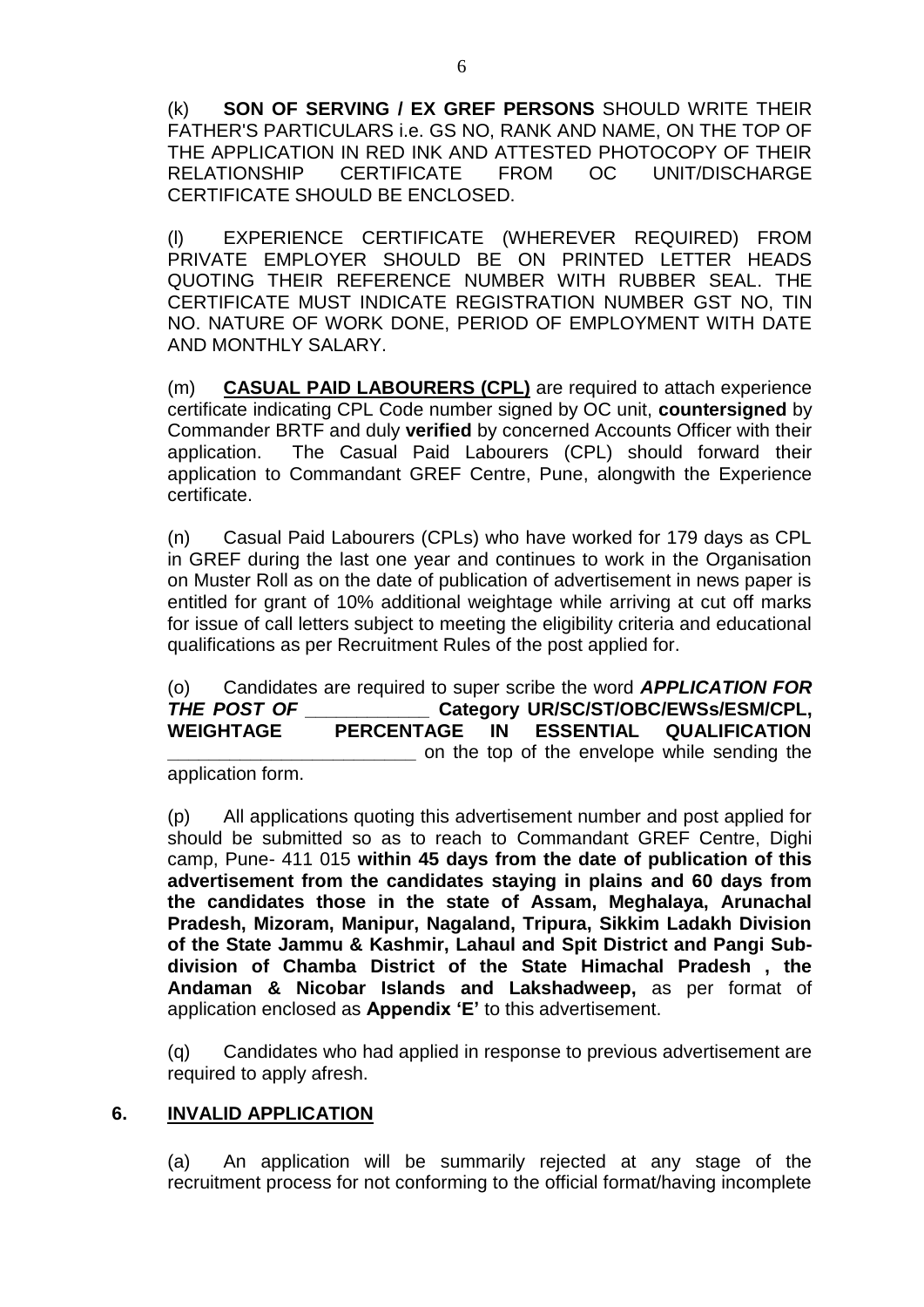information/ wrong information/mis-representation of facts/**left unsigned**/ without legible documents enclosed/submitted without fee where due/without an attested photograph by Gazetted Officer pasted at the appropriate place and for submitting more than one application for the same post.

(b) Applications, which are not filled up as per instructions or partly filled up applications, will not be entertained. **No communication will be done for rejected applications**. Applications may be rejected due to reasons such as :-

- (i) Incomplete or illegible and not submitted on prescribed format
- (ii) Unsigned/ Undated/ without photograph.
- (iii) Without proper certificate (In Central Govt format) in respect of SC/ST /OBC/EWSs, PH, Ex-Servicemen & Relationship Certificate for wards of serving / Ex-GREF Personnel / Army Personnel.
- (iv) Under aged/Over aged candidates.

(v) Not possessing the requisite educational qualification at the time of submitting applications.

- (vi) Educational qualification not recognized.
- (vii) Application received after due date.
- (viii) Application without prescribed fee for UR, EWSs and OBC category.

(ix) Any other irregularity like mutilated or damaged application / documents, etc.

- (x) Attested / Self attested copies of testimonial not enclosed etc.
- (xi) Multiple applications for the same post.

(xii) Serving Certificate for CPL candidate duly signed and dated before publishing of this Advertisement.

(xiii) Any portion of the application left unsigned.

#### **7. DOCUMENTS REQUIRED TO BE PRODUCED AT THE TIME OF REPORTING FOR RECRUITMENT PROCESS**

- (a) Call letter.
- (b) Aadhar Card or Any other photo Identity Proof.
- (c) Educational qualification certificate.
- (d) Caste Certificate.
- (e) Experience Certificate.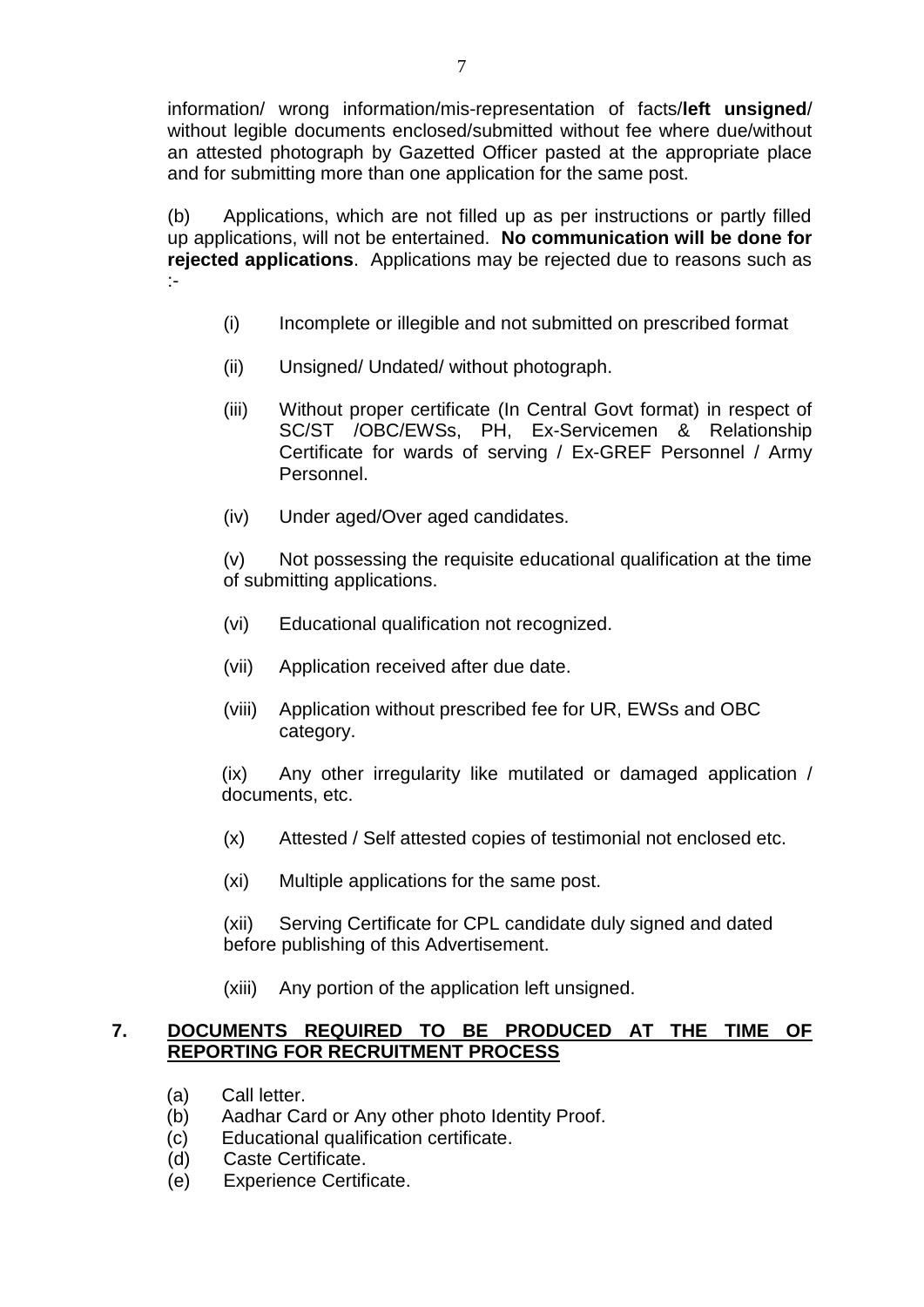(f) Income & Assets certificate to be produced by EWSs for financial year 2018-19.

(g) All other requisite certificates (Documents required for proof for according weightage marks).

(h) Domicile/Nativity Certificate/Proof of residence issued by the competent authority. Gorkhas of Indian domicile, will produce Permanent Residence Certificate (PRC) issued by the competent authority.

# **8. RECRUITMENT PROCESS**

(a) ISSUE OF CALL LETTERS: - Guidelines that will be adopted for Numbers of call letters to be issued against No. of vacancies advertised will be as under:-

### **(i) Minimum 10 times of the vacancy advertised in each category (SC/ST/OBC/EWSs/UR).**

(ii) If the numbers of applications received are more than 10 times the advertised vacancies, for each post, a cut off percentage in basic Essential Qualification applicable to the post for each category will be decided to ensure minimum 10 times of vacancies in each category are called. Therefore, no representation with reference to cut off percentage for any category will be entertained at any stage. Thus cut off percentage will be decided purely based on No of applications received and the decision of the Commandant, GREF Centre is the final & binding.

(b) The selection is made strictly as per merit as per availability of vacancies; on the basis of performance of the candidates in the Physical Efficiency Test /*Practical Test as applicable to the particular trades* / Written Examination.

(c) The date of Physical Efficiency Test and Practical Test (Trade Test) will be decided by Commandant, GREF Centre, Pune.

(d) On the day of reporting for the trade test, checking of essential original documents of the candidates will be carried out by Gazetted Officer of Recruitment Centre. Candidates who are in possession of documents as per Advt No 01/2019 given at para 7 above, will only be allowed to go through further tests. All candidates who come for Screening/Trade Test at GREF Centre have to undergo the following tests:-

- (i) Physical Test
- (ii) Practical Test
- (iii) Written Test
- (iv) Medical Examination

**Note**: **If a candidate absents himself in any test, he will not be allowed to undergo for further recruitment process**.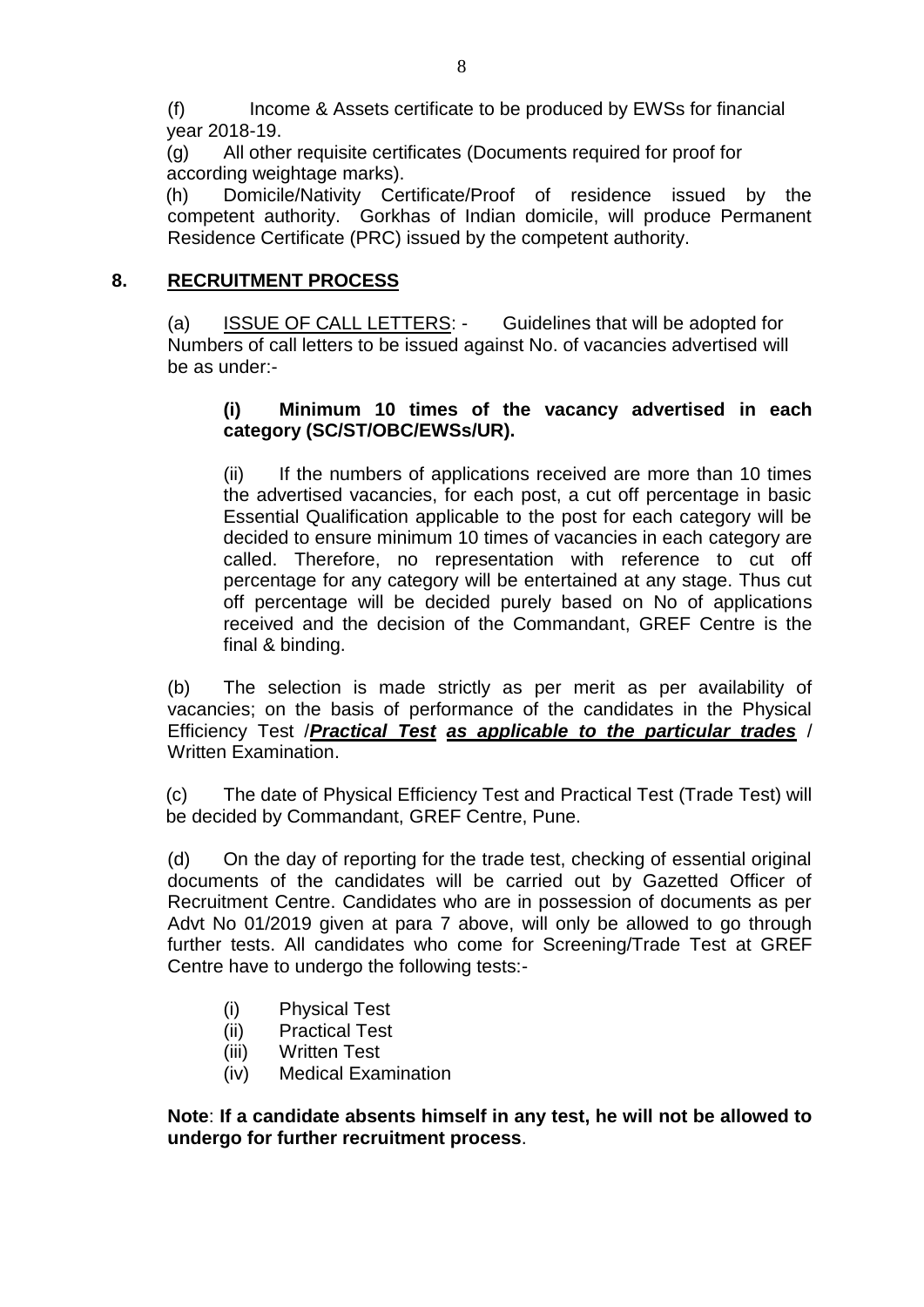(e) **Physical Efficiency Test**. Candidates will undergo physical efficiency test and candidates those who pass in physical test will only be allowed to attend the further tests (.i.e practical/written)

(f) **Practical / Trade Test**. Candidates will undergo Practical / Trade test wherever applicable and those who qualify in Practical / Trade Test will only be allowed to attend Written Test.

(g) **Written Exam**. Question paper will be answered in **blue/black ball point pen** only. No work in pencil is allowed. Any disclosure of identity on answer sheet will render the candidate as disqualified. The syllabus for the written examination will generally be in conformity with the educational standards and/or technical and other requisite essential qualifications prescribed for the posts. The questions will be of objective type or subjective type or objective & subjective both and likely to include questions pertaining to General Knowledge, General English/General Hindi, General Arithmetic, Analytical and Quantitative Skills (Syllabus mentioned as Appx 'A') and those subjects covered as part of minimum educational/technical qualification for the post. The question paper will be bilingual i.e. English and Hindi and the duration of the examination may vary from 1hrs to 3hrs depending upon the trade. The objective type Questions will be OMR based and the subjective Questions have to be answered in the answer sheet.

(h) Minimum passing marks for UR, EWSs & OBC category is 50% and for SC & ST category is 40%.

(j) **Age + Experience**: The last date for reckoning age and experience should be the closing date of the receipt of application for main land states (Not the dates of receipt of application from NE states etc).

#### (k) **Any provisional certificate involved should not be older than five years at the time of closing date of respective region**.

(l) Result of provisionally selected candidates will be displayed in **[www.bro.gov.in](http://www.bro.nic.in/)** subsequently followed by ordinary letter to provisionally selected candidates to report to *GREF Centre, Pune-15* within 4 to 6 weeks for medical examination.

(m) The appointment of selected candidates is subject to his passing requisite Medical/Fitness Test. Test to be conducted by the Panel of Medical Officers of GREF/Army only. However, one appeal is allowed against the decision of Medical Officer. Holding of medical examination does not confer any right of the candidate for appointment. The appointment is subject to fitness in medical examination and production of all requisite documents in original (i.e educational qualification certificate with mark sheet, technical qualification certificate, caste certificate and domicile/residential certificate issued by appropriate competent authority i.e. not below the rank of Tehsildar) and any other documents which were required for the post.

(n) Detailed documentation check of provisionally selected candidates will be carried out by Recruiting Wing, GREF Centre, Pune.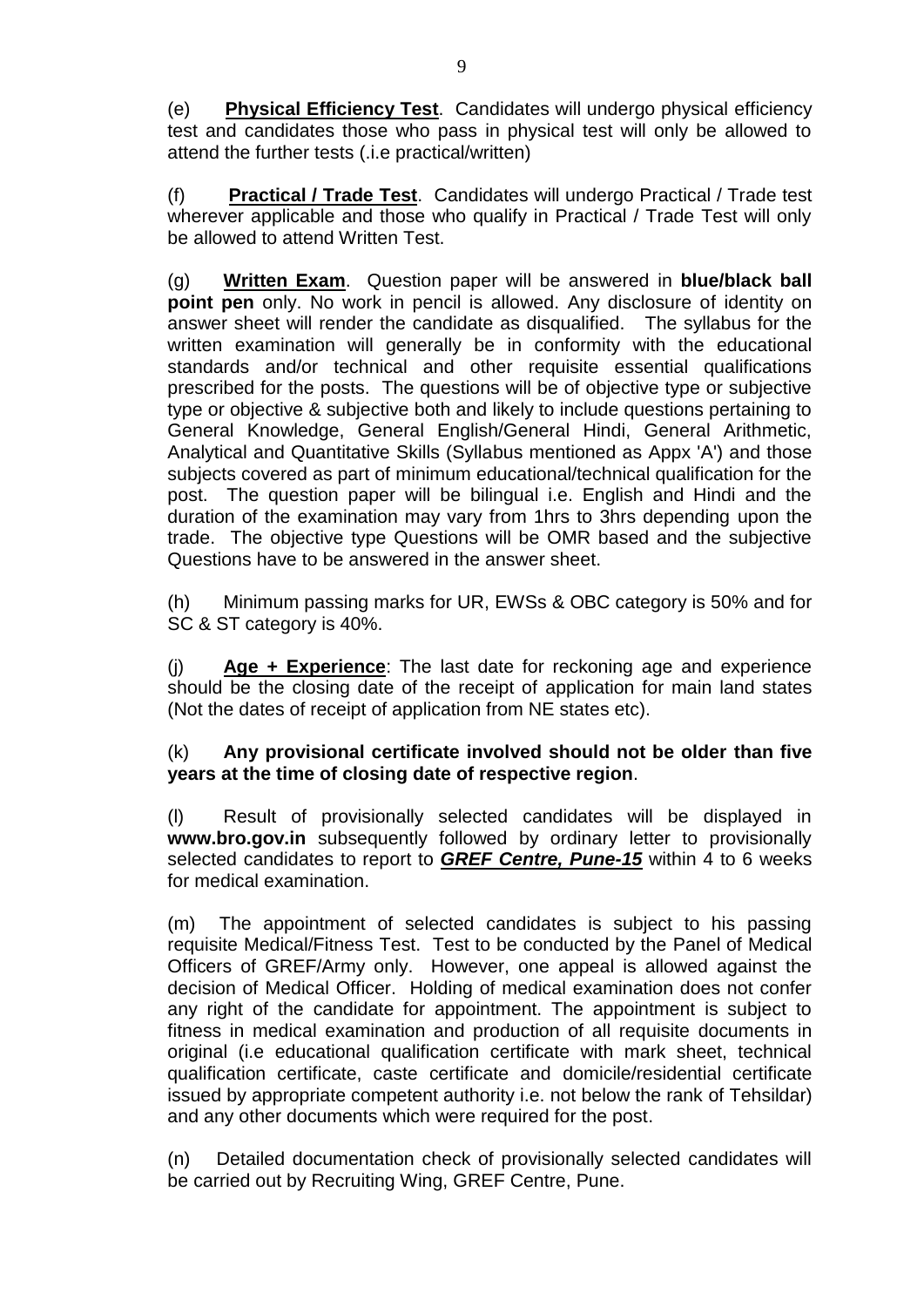(o) Only medically fit candidates will be inducted.

(p) The candidate is responsible for the delay in induction, on account of non production of valid essential documents during final check. The details of Physical Standards required for various regions are as tabulated below: -

|                                                     |                                                                                                                                                                                                                                                                 | <b>Physical Standards</b> |                                                                                     |                |  |
|-----------------------------------------------------|-----------------------------------------------------------------------------------------------------------------------------------------------------------------------------------------------------------------------------------------------------------------|---------------------------|-------------------------------------------------------------------------------------|----------------|--|
|                                                     |                                                                                                                                                                                                                                                                 | <b>Minimu</b>             | <b>Chest in Cms</b>                                                                 | <b>Minimu</b>  |  |
| <b>Region</b>                                       | <b>States/Regions included</b>                                                                                                                                                                                                                                  | m                         |                                                                                     | m              |  |
|                                                     |                                                                                                                                                                                                                                                                 | <b>Height</b>             |                                                                                     | Weight         |  |
|                                                     |                                                                                                                                                                                                                                                                 | in Cms                    |                                                                                     | in Kgs         |  |
| <b>WESTERN</b><br><b>HIMALAYAN</b><br><b>REGION</b> | J&K, Himachal Pradesh, Punjab Hills (Area<br>South and West of the Inter State Border<br>between Himachal Pradesh and Punjab and<br>East of Road<br>of Mukerian,<br>North<br>and<br>Hoshiarpur,<br>Garh<br>Shankar,<br>Ropar<br>and<br>Chandigarh), Uttarakhand | 158                       | Minimum 75<br>Cm<br>(Unexpanded)<br>and expansion<br>by 5 Cm                        | 47.5           |  |
| <b>EASTERN</b><br><b>HIMALAYAN</b><br><b>REGION</b> | Sikkim,<br>Nagaland,<br>Arunachal<br>Pradesh,<br>Manipur, Tripura, Mizoram, Meghalaya, Assam<br>and Hill Region of West Bengal (Darjeeling &<br>Kalimpong District and Andaman Nicobar)                                                                         | 152                       | Minimum 75<br>Cm<br>(Unexpanded)<br>and expansion<br>by 5 Cm                        | 47.5           |  |
| <b>WEST PLAIN</b><br><b>REGION</b>                  | Punjab,<br>Chandigarh,<br>Delhi,<br>Haryana,<br>Rajasthan, Western UP                                                                                                                                                                                           | 162.5                     | Minimum 76<br>Cm<br>(Unexpanded)<br>and expansion<br>by 5 Cm                        | 50             |  |
| <b>EASTERN</b><br><b>PLAIN</b>                      | Eastern UP, Bihar, West Bengal, Orissa &<br>Jharkhand.                                                                                                                                                                                                          | 157                       | Minimum 75<br>Cm<br>(Unexpanded)<br>and expansion<br>by 5 Cm                        | 50             |  |
| <b>CENTRAL</b><br><b>REGION</b>                     | Madhya Pradesh, Gujrat, Maharashtra, Dadar<br>& Nagar Haveli, Daman and Diu, Chhattisgarh.                                                                                                                                                                      | 157                       | Minimum 75<br>Cm<br>(Unexpanded)<br>and expansion<br>by 5 Cm                        | 50             |  |
| <b>SOUTHERN</b><br><b>REGION</b>                    | Andhra Pradesh, Karnataka, Tamil<br>Nadu,<br>Telengana, Kerala, Goa and Pondicherry                                                                                                                                                                             | 157                       | Minimum 75<br>$\mathsf{C}_{\mathsf{m}}$<br>(Unexpanded)<br>and expansion<br>by 5 Cm | 50             |  |
|                                                     | <b>GORKHAS (INDIAN DOMICILE)</b><br>RELAXATION TO SONS OF SERVING/EX GREF PERSONS                                                                                                                                                                               | 152<br>$\overline{2}$     | Minimum 75<br>Cm<br>(Unexpanded)<br>and expansion<br>by 5 Cm                        | 47.5           |  |
|                                                     |                                                                                                                                                                                                                                                                 |                           | 1                                                                                   | $\overline{2}$ |  |

#### **PHYSICAL STANDARDS**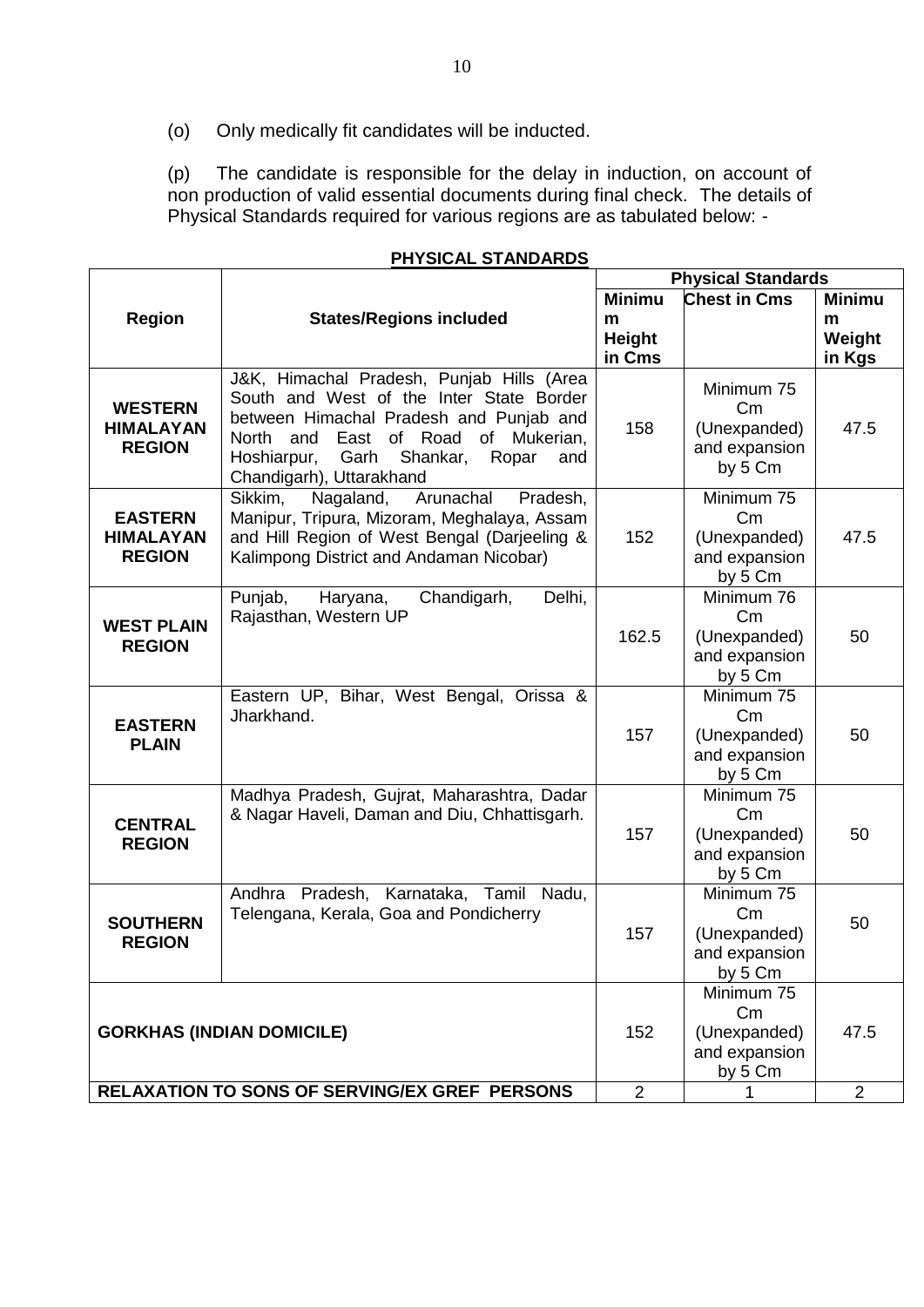(r) **Medical Standards** Every recruit must be sufficiently intelligent, be free from various instability and be in possession of sound health. He shall have no constitutional or acquired disability as may in the opinion of the Recruiting Medical Officer render him unfit for duties in the Force particularly at high altitude. He must be free from Colour blindness.

# (s) **Visual Standards**

### (i) **For General Recruits**

Visual Acuity (With/Without glass)

 Better Eye ……….6/12 Worse Eye………6/36 OR OR Reads 0.6 or J 2 Reads 1 or J 6

(t) Candidates belonging to Western Himalayan region (area of South and West of the interstate border between Himachal Pradesh and Punjab and North and East road of Mukerian, Hoshiarpur, Garh Shankar, Ropar and Chandigarh) will produce domicile certificate from competent civil authority (Tehsildar/Magistrate) and **ATTACH WITH THEIR APPLICATIONS. PRODUCING OF CERTIFICATE BEFORE MEDICAL EXAMINATION WILL NOT BE ENTERTAINED.**

(u) **Physically Handicapped** 4% of vacancies shall be reserved for Physically handicapped candidates, of which one per-cent each shall be reserved for persons with benchmark disabilities detailed below as (i), (ii) & (iii) and one per-cent for persons with benchmark disabilities under clauses  $(iv)$  and  $(v)$ :

- (i) Blindness and low vision;
- (ii) Deaf and hard of hearing;

(iii) Locomotor disability including cerebral palsy, leprosy cured, dwarfism, acid attack victims and muscular dystrophy;

(iv) Autism, intellectual disability, specific learning disability and mental illness;

(v) Multiple disabilities from amongst persons under clauses (a) to (d) including deaf-blindness in the posts identified for each disabilities. However, they will be eligible for recruitment subject to passing Trade Test, Written Test and Medical fitness as applicable in GREF service.

**9. SERVING EMPLOYEES** Persons employed in Government Department should apply through proper channel sufficiently in advance so that their application reaches in time. Applications will be rejected if not received by due date through proper channel.

#### **10. RE-APPOINTMENT OF SERVING EMPLOYEES**

(a) Application from departmental candidates should be forwarded through their concerned Project on the prescribed format as per ROI 1/98 in one lot to Commandant, GREF Centre, Pune.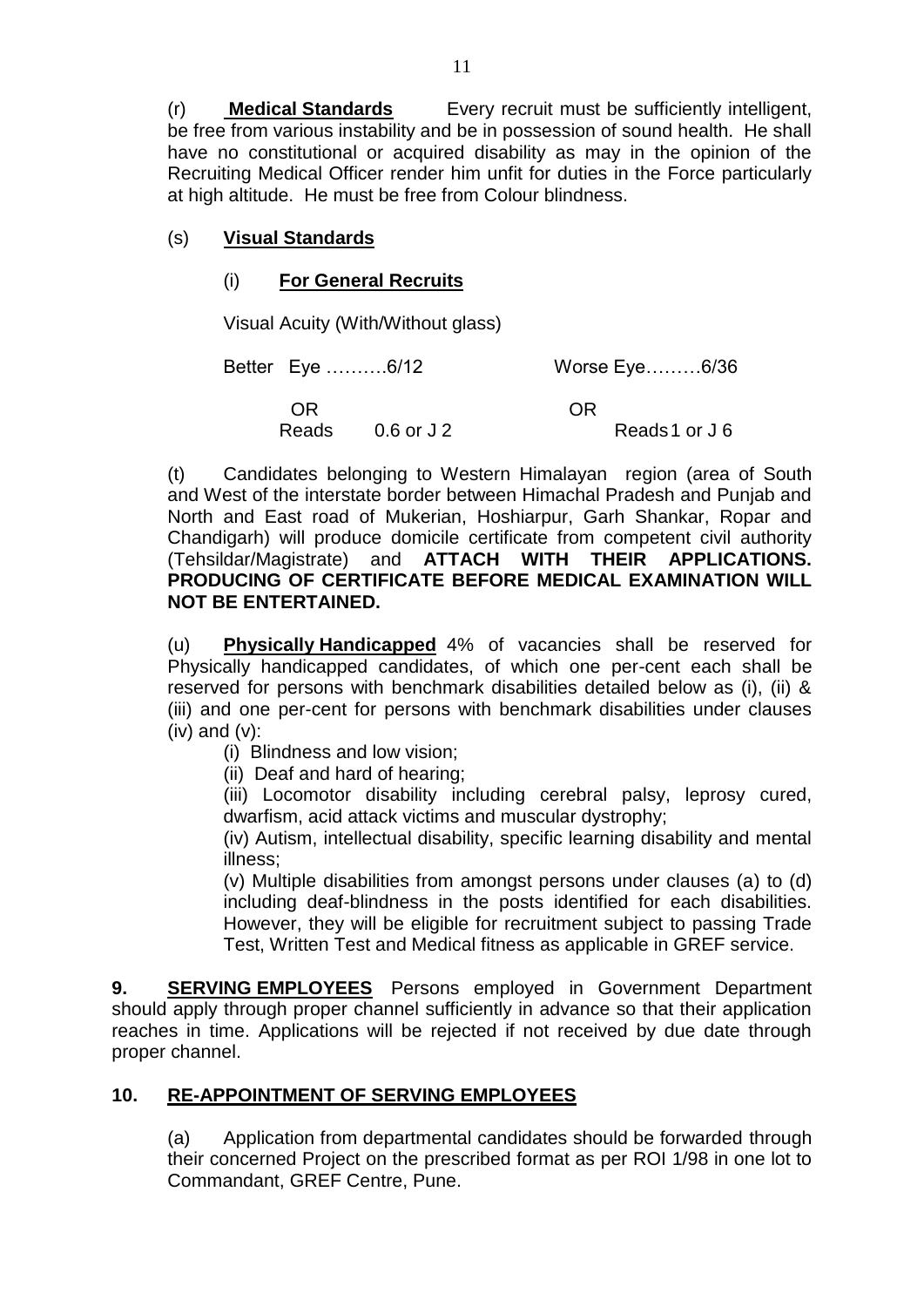(b) All GREF employees desirous of getting re-appointment to a suitable post have to apply specifically with respect to a particular Advertisement in operation, which is published from time to time. In case the individual satisfies all the certificates particularly with reference to qualification, experience, age etc. apply through his project.

(c) A serving GREF personnel can seek re-appointment to another post at par with open candidate in any trade even if the post applied is not in the same line or allied cadre of the post held but he should fulfill all other eligibility criteria as fixed for open candidates ie, educational qualification, experience and age etc.

(d) A serving GREF employee once if he crosses the upper age limit as fixed for open direct recruits, he can take the help of enhanced upper age limit for re-appointment in Group 'C' post .ie.40,43,45 years for UR, OBC, SC/ST respectively provided he has put in minimum 03 years service in the GREF and the post applied is in the same line or is in the allied cadre and where a relationship could be established that the service rendered in GREF will be useful for efficient discharge of duties in other categories of post.

(e) Once the criteria as laid down above in respect of age, qualification, experience etc is satisfied by serving employee, he may submit his application alongwith connected forms and appendices, (as per HQ DGBR letter No.67043/Policy/DGBR/EG2 (Rtg) dated 23 Oct 74 and proforma forwarded vide GREF Records letter No.1280/83/P2 dated 05 Mar 1976), to OC unit. The unit will check the details with service documents and certificates. Complete documents will then be sent to Task Force for recommendation of BRTF Commander and subsequently to Chief Engineer for his final recommendation

(f) While recommending re-appointment of departmental candidates, OC Unit must ensure that the candidates possess requisite qualification and is from allied cadre.

(g) Sons/Daughters/wards of Ex-Servicemen are not eligible to apply for the post reserved for Ex-Servicemen.

# **11. DEFINITION OF EX-SERVICEMEN CANDIDATES**

(a) Ex-Servicemen means a person, who has served in any rank (whether as a combatant or as a non-combatant) in the regular Army, Navy or Air Force (including postal service personnel-APS) of the Indian Union but does not include a person who has served in the Defence Security Corps, General Reserve Engineer Force, Lok Sahayak Sena and Para Military Forces, and

(b) Who has retired from such service after earning his pension, or

(c) Who has been released otherwise than on his own request from Service as a result of reduction in establishment, or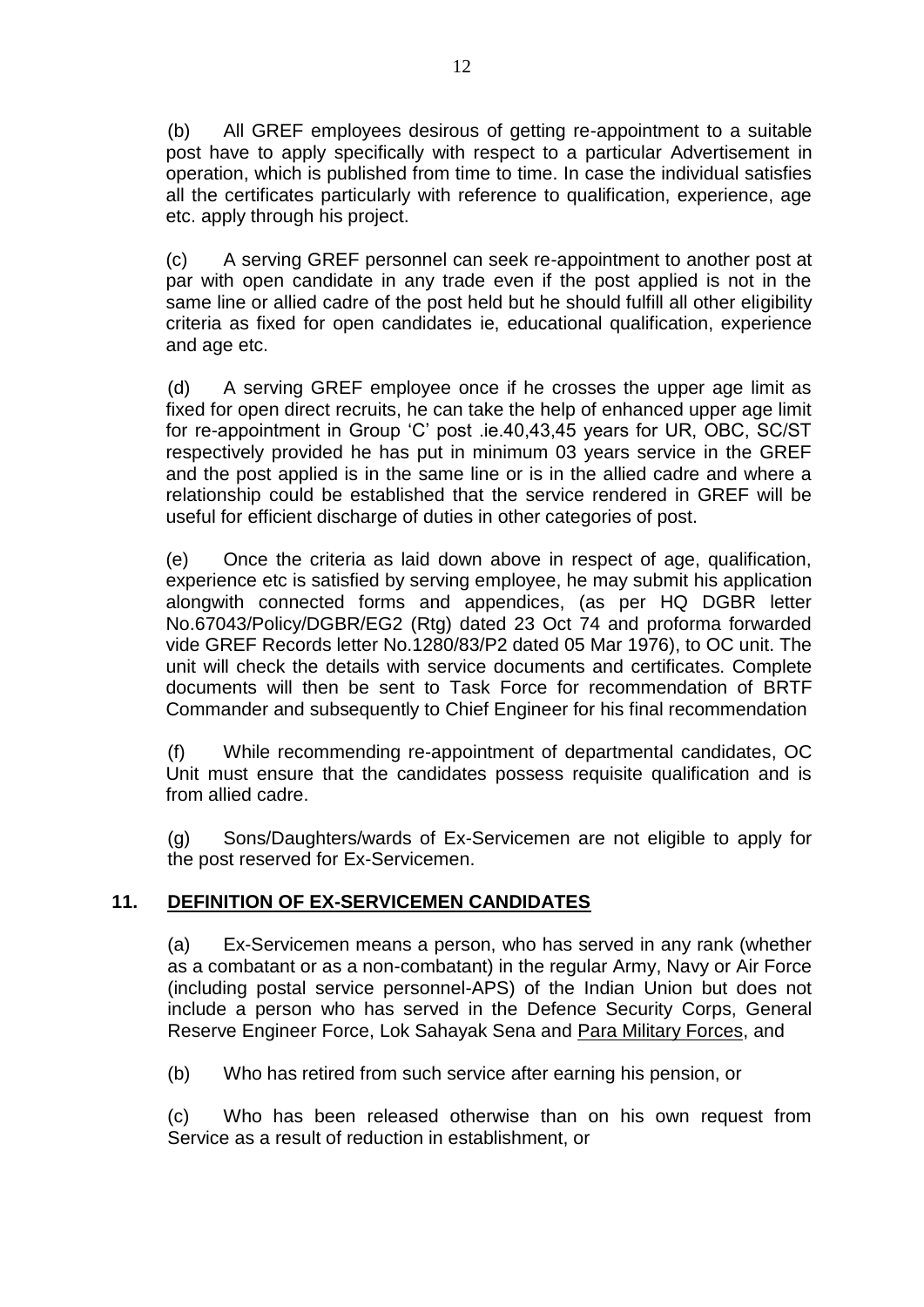(d) Who has been released from such services after completing specific period of engagement, otherwise than at his own request or by way of dismissal or discharge on account of misconduct or inefficiency and has been given a gratuity.

(e) Who has been released from such service on medical grounds attributable to military service or circumstance beyond his control and awarded medical or other disability pension, or

(f) The persons serving in the Armed Forces of the Union who on retirement from Service, would come under the category of "Ex-Servicemen" are permitted to apply for re-employment one year before the completion of the specified term of engagement and avail themselves of all concessions available to Ex-Servicemen but shall not be permitted to leave the uniform until they complete the specified terms of engagement in the Armed Forces of the Union.

(g) Ex-Servicemen who have already joined the Govt. Service in the civil side after availing of other benefits given to them as Ex-Servicemen for further employment cannot claim Ex-Servicemen status for the purpose of this recruitment; such a person will be deemed to be a civil employee and will accordingly be entitled to only such of the benefits like relaxation of age etc, as admissible to civil employees, in the normal course in accordance with the existing instructions in this regard subject to his fulfillment of the conditions governing the grant of such benefits.

#### **12. SERVICE CONDITIONS**

(a) The members of the Force (Department) are deployed in Projects/Units all over India, especially in the Northern and Eastern Regions. Individuals may be posted anywhere in India.

(b) Individuals selected will be on probation for the first **TWO** years. On completion of probation period, competent authority will assess their suitability for continuity and pass appropriate orders.

(c) Members of the Force are governed by the provisions of Central Civil Service and Classification, Control and Appeal Rules 1965 as amended from time to time.

(d) Notwithstanding the above, all the members of Force are also subject to certain provisions of Army Act 1950 and Army Rules made there under as laid down in SRO 329 and 330 of 1960.

(e) Members of the Force (Department) are allowed free rations as per authorised scale, clothing allowance, free single accommodation, special compensatory allowances/remote locality allowances and local allowances such as HRA, TPT etc as admissible.

(f) New defined Contribution Pension Scheme, Leave Travel Concession, Children Education allowance, Group Insurance, Injury benefits, Medical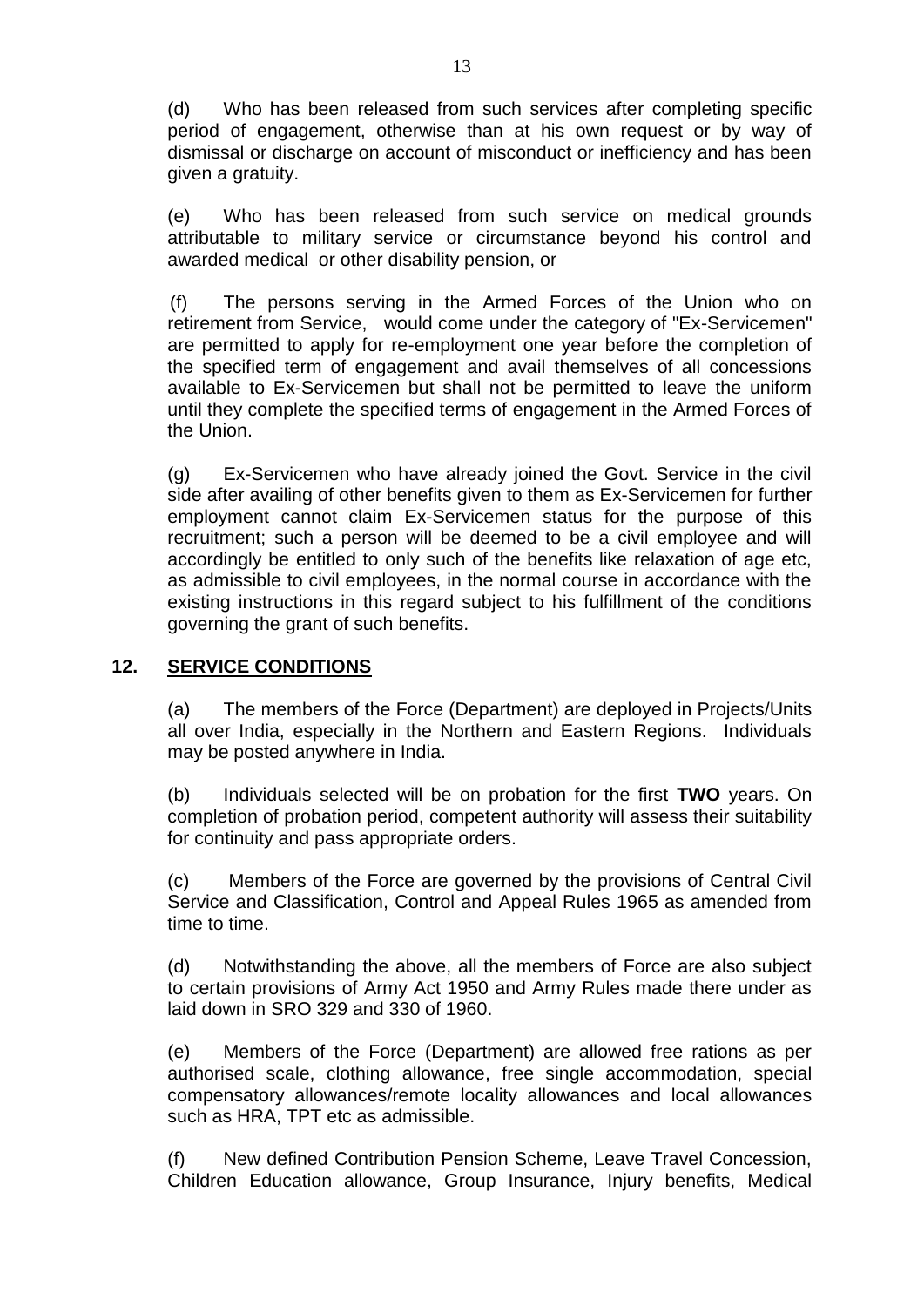Treatment and other concessions including family accommodation as applicable to Central Govt. employees are available to the members of the Force. The Department also maintains its own family accommodation at certain locations.

**13. CONCESSION TO SC/ST CANDIDATES FOR RECRUITMENT**. Travelling allowance for attending Trade Test as per rules, i.e. 2nd class To and Fro train fare only, if unemployed, is payable on production of railway/bus tickets on completion of journey with caste Certificate (As per central Govt format) and unemployment Certificate.

# **14. MISCELLANEOUS INFORMATION**

(a) Candidates need not to enclose any envelope duly affixed with postage stamp with application. Call letter to eligible candidates will be sent at Govt expense as well as displayed in website **[www.bro.gov.in](http://www.bro.gov.in/)** .

(b) Recruitment of various trades advertised will be spread over the year in a phased programme. Successful candidates with higher merit in Written Test will be offered appointment strictly in order of merit and to the extent of availability of vacancies. All other candidates including those who pass through Written Test but stand lower in merit will not be considered and may apply afresh against future advertisement.

(c) The numbers of posts shown above are only tentative. It is open to the Dept to fill all the posts or only partially from these or to cancel some of the posts from the list altogether, depending upon the Department's requirement.

#### **(d) NO CORRESPONDENCE/FURTHER ENQUIRY ON THIS ADVERTISEMENT, RECRUITMENT PROGRAMME, CALL LETTERS ETC WILL BE ENTERTAINED.**

(e) Candidates have to make their own arrangements with postal authority in case of any subsequent change of their address.

(f) Mobile Phones and electronic gadgets are strictly **NOT ALLOWED INSIDE** the campus of Recruitment Zones.

(g) Admission to all stages of recruitment process shall be purely provisional, subject to the candidates satisfying the prescribed eligibility conditions.

(h) Mere issue of call letter to the candidates will NOT imply that their candidature has been finally accepted.

(j) Any legal issues arising out of this Advertisement shall fall within the legal jurisdiction of Hon'ble High Court of Delhi.

(k) After completion of Written Examination, Question Papers will be collected from the candidates and candidates will not be allowed to take Question Papers with them.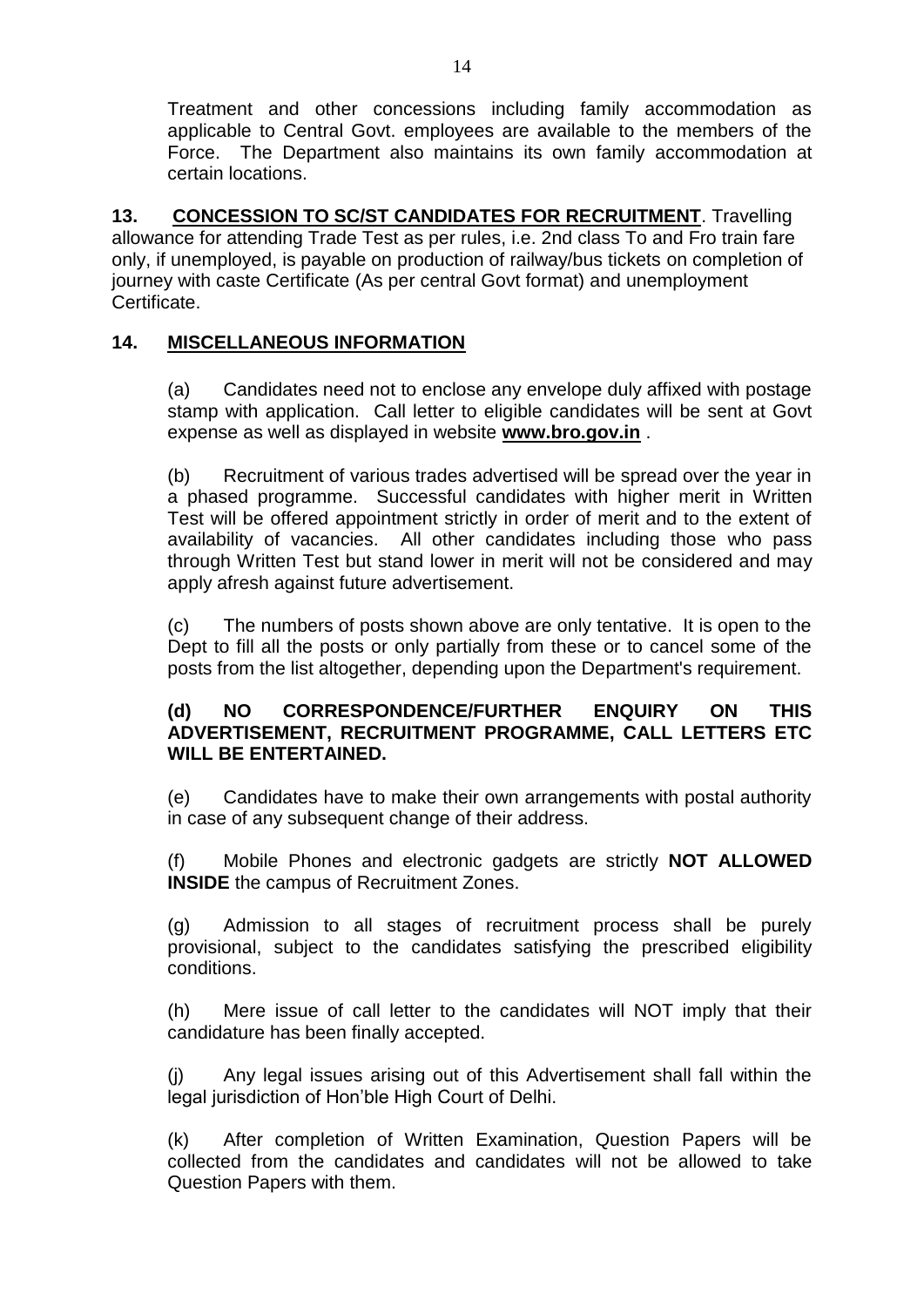(l) The onus is on the candidates to prove with valid documents that all the information submitted by them in the application is true.

# **15**. **IMPERSONATION/SUPPRESSION OF FACTS**

(a) No candidate should attempt impersonation or take the help of any impersonator at any stage of the selection process. Otherwise the candidates will be debarred for life from appearing in all GREF examinations as well as debarred from any appointment in GREF, in addition, legal action will be taken against the candidate.

(b) Any material suppression of facts or submitting forged certificate/caste certificate by a candidate for securing eligibility and/or obtaining privileges including free travel for appearing in the examination shall lead to rejection of his candidature for the particular recruitment for which he has applied. Further, he will also be debarred from all examinations conducted by Commandant, GREF Centre, Pune all over the country for a period of 2 years and legal action can be initiated, if warranted.

(c) A candidates will be debarred from examinations of GREF for a specified period/lifetime if (i) the candidates submits multiple applications for the same post and category, (ii) the candidate submit multiple applications with different community for the same post & category, (iii) the candidates submits multiple applications with different photo (face) for same post and category and (iv) the candidates submits multiple applications with different documents for the same post & category.

(d) Any candidate found using unfair means in the examination or sending someone else in his place to appear at the examination will be debarred from appearing in all the examinations of GREF for lifetime.

(e) Any candidate who appears more than once for the Trade Test of same post in the same or different categories his Application/Candidature/Appointment will be cancelled at any stage.

**16. WARNING**. Beware of Touts/job racketeers/unscrupulous elements who may approach you with assurance of procuring appointment/trying to deceive you by false promises of securing job in GREF either through influence/illegal gratification or by use of unfair and unethical means. One must not fall prey to such false assurance or exploitation and must not entertain or encourage such elements in any way. It is emphasized and reassured that the **SELECTION WILL BE DONE PURELY ON MERIT, IN A TRANSPARENT MANNER.** GREF has not appointed any agent(s) or coaching centre(s) for action on its behalf. Candidates are warned against any such claims being made by persons/agencies.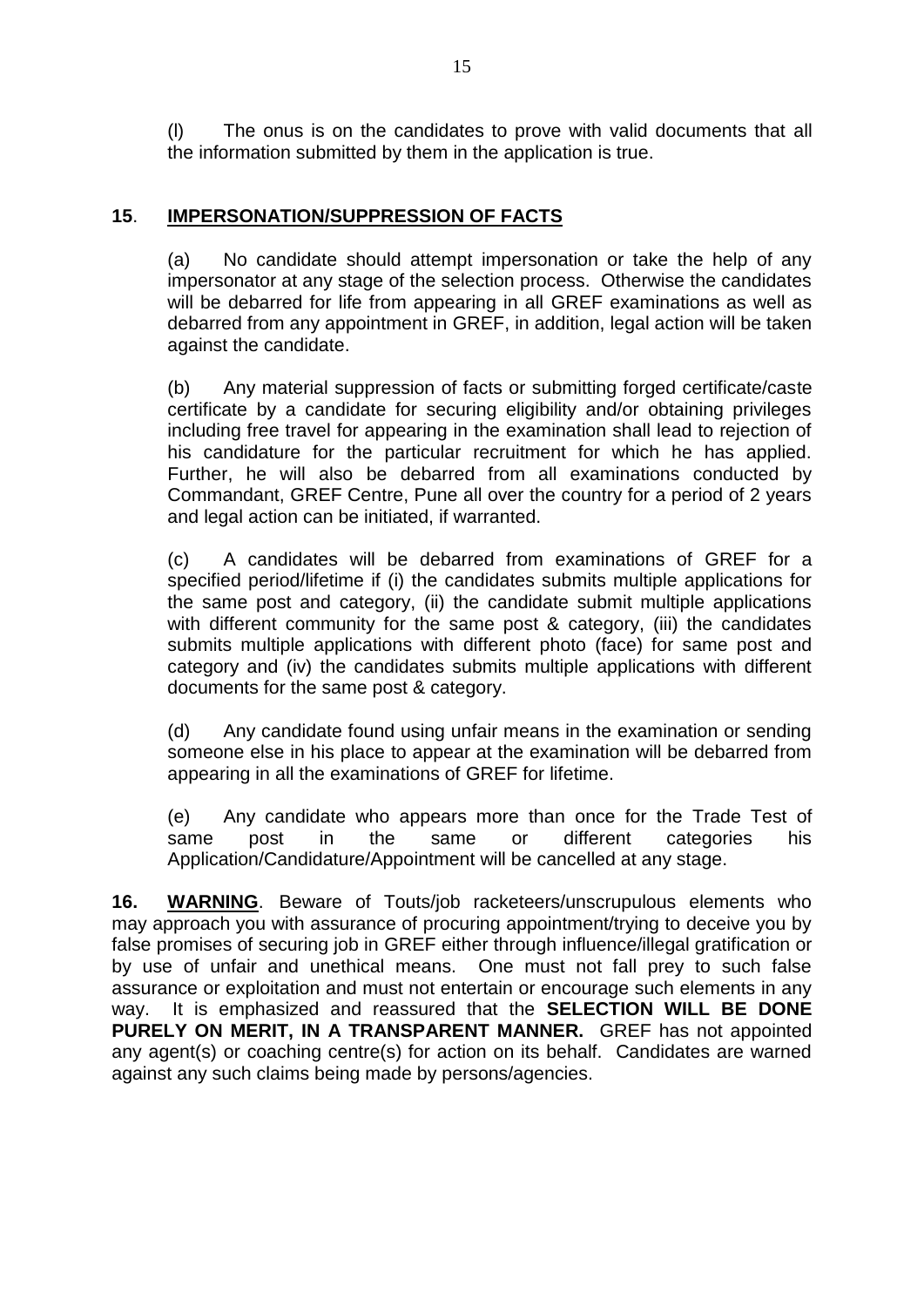# **ESSENTIAL QUALIFICATION, PAY SCALES AND AGE LIMIT**

| Post No 01                           | Pay Level - 2: Rs. 19900-44400 (As per 7th Pay Commission)                                                                                                                                                                                                                                       |  |  |  |  |
|--------------------------------------|--------------------------------------------------------------------------------------------------------------------------------------------------------------------------------------------------------------------------------------------------------------------------------------------------|--|--|--|--|
| <b>Driver Mechanical</b>             | Age between 18 to 27 years.                                                                                                                                                                                                                                                                      |  |  |  |  |
| <b>Transport</b><br>(Ordinary Grade) | (Relaxable for Government servants up to 40 years in case of general<br>candidates and up to 45 years in case of candidates belonging to the<br>Scheduled Castes and the Scheduled Tribes in accordance with the<br>instructions or order issued by the Central Government from time to<br>time) |  |  |  |  |
|                                      | <b>Essential Qualification:</b>                                                                                                                                                                                                                                                                  |  |  |  |  |
|                                      | i) Matriculation from a recognized Board or equivalent; and<br>ii) Possessing a heavy Motor vehicle driving licence:<br>or                                                                                                                                                                       |  |  |  |  |
|                                      | Having passed class III Course for Driven Plant Mechanical<br>Transport as laid down in Defence Service Regulations<br>(Qualification Regulations for Soldiers) from office of Records or<br>Centres or similar establishment of Defence.                                                        |  |  |  |  |
| Post No 02                           | Pay Level - 2: Rs. 19900-44400 (As per 7th Pay Commission)                                                                                                                                                                                                                                       |  |  |  |  |
|                                      | Age between 18 to 27 years.                                                                                                                                                                                                                                                                      |  |  |  |  |
| <b>ELECTRICIAN</b>                   | (Relaxable for Government servants up to 40 years in case of general<br>candidates and up to 45 years in case of candidates belonging to the<br>Scheduled Castes and the Scheduled Tribes in accordance with the<br>instructions or order issued by the Central Government from time to<br>time) |  |  |  |  |
|                                      | <b>Essential Qualification:</b>                                                                                                                                                                                                                                                                  |  |  |  |  |
|                                      | i) Matriculation from a recognized Board or equivalent;                                                                                                                                                                                                                                          |  |  |  |  |
|                                      | ii) Possessing certificate of Auto Electrician from Industrial<br>Training Institute or equivalent and having one year experience<br>as Electrician;                                                                                                                                             |  |  |  |  |
|                                      | or<br>Having passed the Electrician Class 2 Course as laid down in<br>Defence Service Regulations (Qualification Regulations for<br>Soldiers) from office of Records or Centres or similar<br>establishment of Defence.                                                                          |  |  |  |  |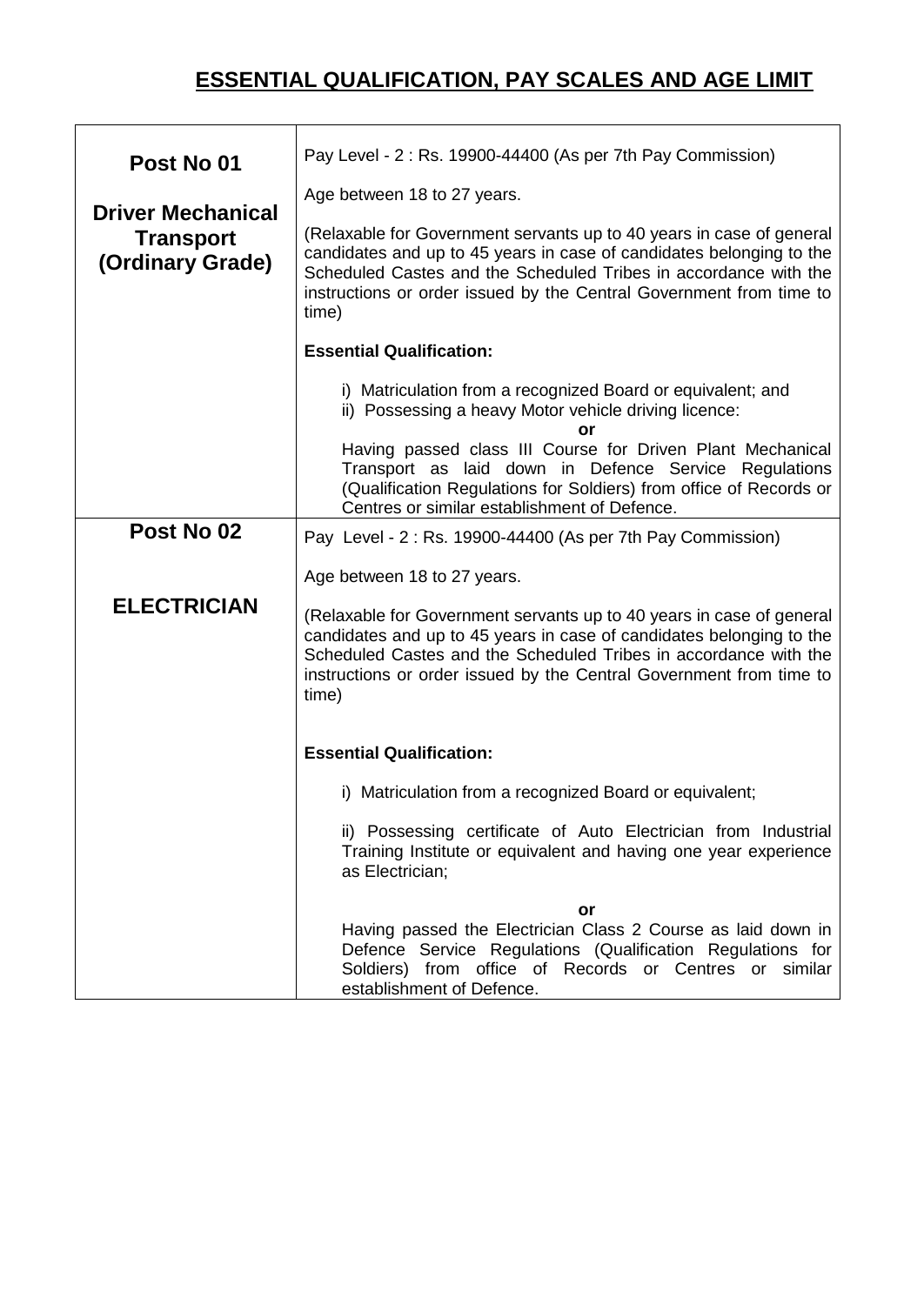| Post No 03                        | Pay Level - 2: Rs. 19900-44400 (As per 7th Pay Commission)                                                                                                                                                                                                                                       |  |
|-----------------------------------|--------------------------------------------------------------------------------------------------------------------------------------------------------------------------------------------------------------------------------------------------------------------------------------------------|--|
|                                   | Age between 18 to 27 years.                                                                                                                                                                                                                                                                      |  |
| <b>VEHICLE</b><br><b>MECHANIC</b> | (Relaxable for Government servants up to 40 years in case of general<br>candidates and up to 45 years in case of candidates belonging to the<br>Scheduled Castes and the Scheduled Tribes in accordance with the<br>instructions or order issued by the Central Government from time to<br>time) |  |
|                                   | <b>Essential Qualification:</b>                                                                                                                                                                                                                                                                  |  |
|                                   | i) Matriculation from a recognized Board or equivalent;<br>ii) Possessing Certificate of Mechanic in Motor Vehicle / Diesel /<br>Heat Engine.                                                                                                                                                    |  |
|                                   | or                                                                                                                                                                                                                                                                                               |  |
|                                   | Possessing certificate of mechanic in internal Combustion<br>Engine / Tractor from Industrial Training Institute or equivalent;                                                                                                                                                                  |  |
|                                   | or                                                                                                                                                                                                                                                                                               |  |
|                                   | Having passed the Defence Trade Certificate from an Army<br>Institute, or similar establishment of Defence or having passed<br>Vehicle Mechanic Class 2 Course as laid down in Defence                                                                                                           |  |
|                                   | Service Regulations, (Qualification Regulations for Soldiers)<br>from office of Records or Centres or similar establishment of<br>Defence.                                                                                                                                                       |  |

| Post No 04<br><b>Multi Skilled</b><br>Worker (Cook) | Pay Level - 1 : Rs. 18000-39900 (As per 7th Pay Commission)<br>Age between 18 to 25 years.<br>(Relaxable for Government servants and Ex-servicemen upto forty<br>years in case of general candidates, forty three years in case of OBC<br>candidates and upto forty five years in case of candidates belonging<br>to the Scheduled Castes and Scheduled Tribes)                                   |
|-----------------------------------------------------|---------------------------------------------------------------------------------------------------------------------------------------------------------------------------------------------------------------------------------------------------------------------------------------------------------------------------------------------------------------------------------------------------|
|                                                     | <b>Essential Qualification:</b><br>(i) Matriculation from a recognized Board or equivalent;<br>(ii) Should qualify in proficiency test in the trade to be conducted<br>by Border Roads Organisation.<br>(iii) Should qualify physical tests as per Border<br>Roads<br>Organisation guidelines.<br>(iv) Should meet physical and medical standards as per Border<br>Roads Organisation guidelines. |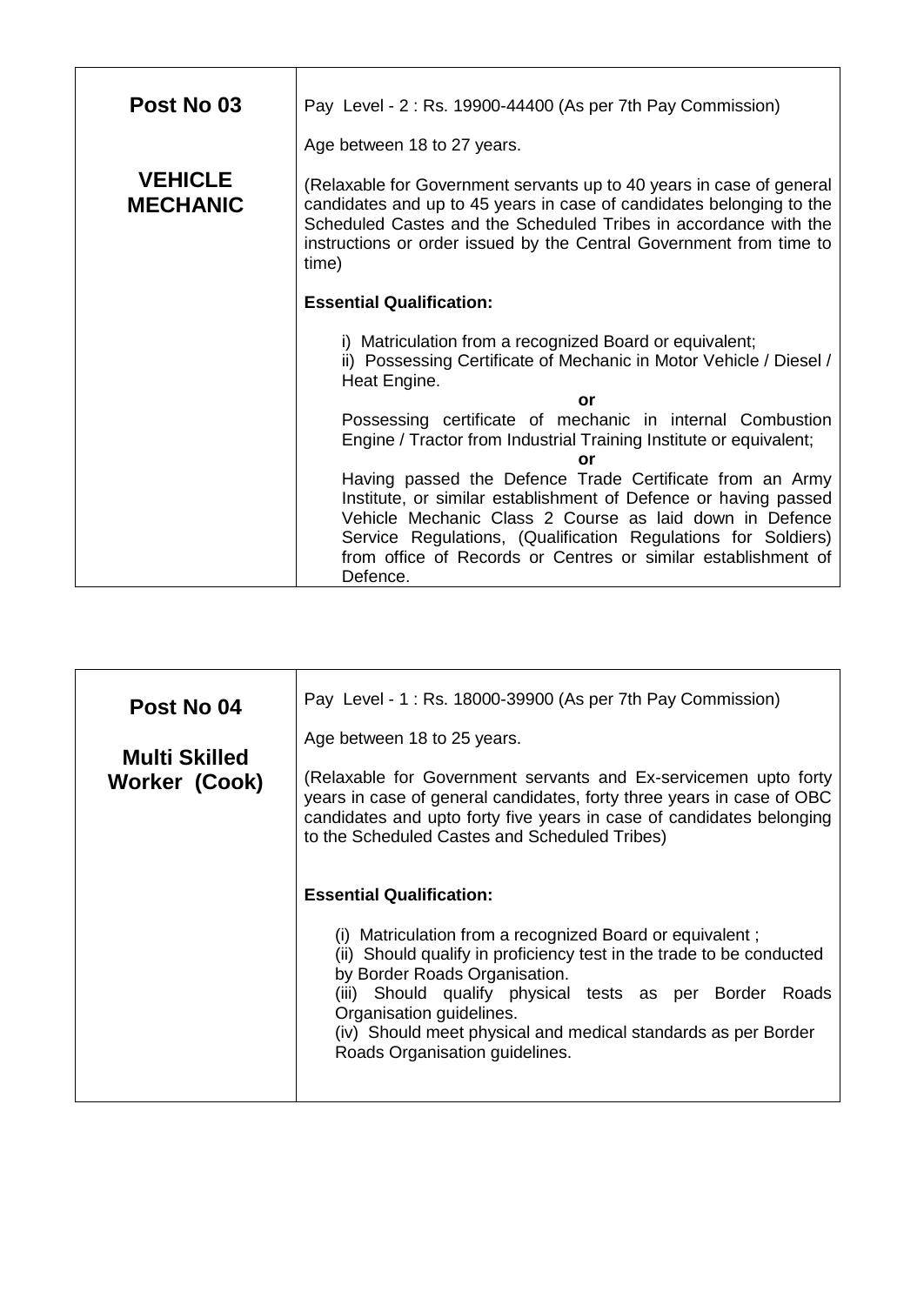|              |                                                    |                 |                                                            |                                                                                                                                                                                                                         |          |                                                                                                                                                                                                                                                                | Appx A    |
|--------------|----------------------------------------------------|-----------------|------------------------------------------------------------|-------------------------------------------------------------------------------------------------------------------------------------------------------------------------------------------------------------------------|----------|----------------------------------------------------------------------------------------------------------------------------------------------------------------------------------------------------------------------------------------------------------------|-----------|
|              |                                                    |                 |                                                            | <b>SYLLABUS</b>                                                                                                                                                                                                         |          |                                                                                                                                                                                                                                                                |           |
| Post<br>No   | <b>Trade</b>                                       | Type of<br>Post | Physical (1 mile run)                                      | Practical Test (Min 40% reqd to qualify<br>for written Exam)                                                                                                                                                            |          | <b>Written Test</b>                                                                                                                                                                                                                                            |           |
| $\mathbf{1}$ | Driver Mechanical<br>Transport (Ordinary<br>Grade) | Gp 'C'          | Pass/<br>Qualify<br>(Maximum time to<br>qualify - 10 mins) | Meneuvering of slope without<br>silpping<br>Driving of vehs on a driving<br>track ('8')<br>Reverse parking                                                                                                              | 30 marks | Maint of heavy / light veh<br>Use of Oiles / lubs<br>Daily / periodic checking<br>Tyre rotation<br>Road signs<br><b>Traffice Rules</b><br>Use of Tools<br>General knowledge                                                                                    | 100 marks |
| 2            | Vehicle Mechanic                                   | Gp 'C'          | Pass/<br>Qualify<br>(Maximum time to<br>qualify - 10 mins) | Identification of engine parts<br>Identification of parts of<br>transmission sys<br>Identification of parts of fuel<br><b>SVS</b><br>Identification of different<br>Lubricants / oils<br>Identification of tools, eqpts | 25 marks | Operations of petrol / diesel engines<br>Checking of faults<br>Repair & Maint on engine<br>Repair & Maint on fuel sys<br>Repair & Maint of break sys<br>Repair & Maint of clutch sys<br>Repair & Maint of chasis<br>General Knowledge                          | 100 marks |
| 3            | Electrician                                        | Gp 'C'          | Pass/<br>Qualify<br>(Maximum time to<br>qualify - 10 mins) | Making of joints & fixing of<br>switch boards switches/ MCBs<br>letc<br>Identification of electrical<br>compoents of Veh/Eqpts/Plant<br>Identification of tools, eqpts                                                  | 25 marks | Wiring of all types of vehs/eqpt including house wiring<br>Charging batteries<br>Maint of elect machinery held in Wksp<br>Simple electrical calculations<br>Measuring and testing instruments<br>Electrical motors and generations<br><b>General Knowledge</b> | 100 marks |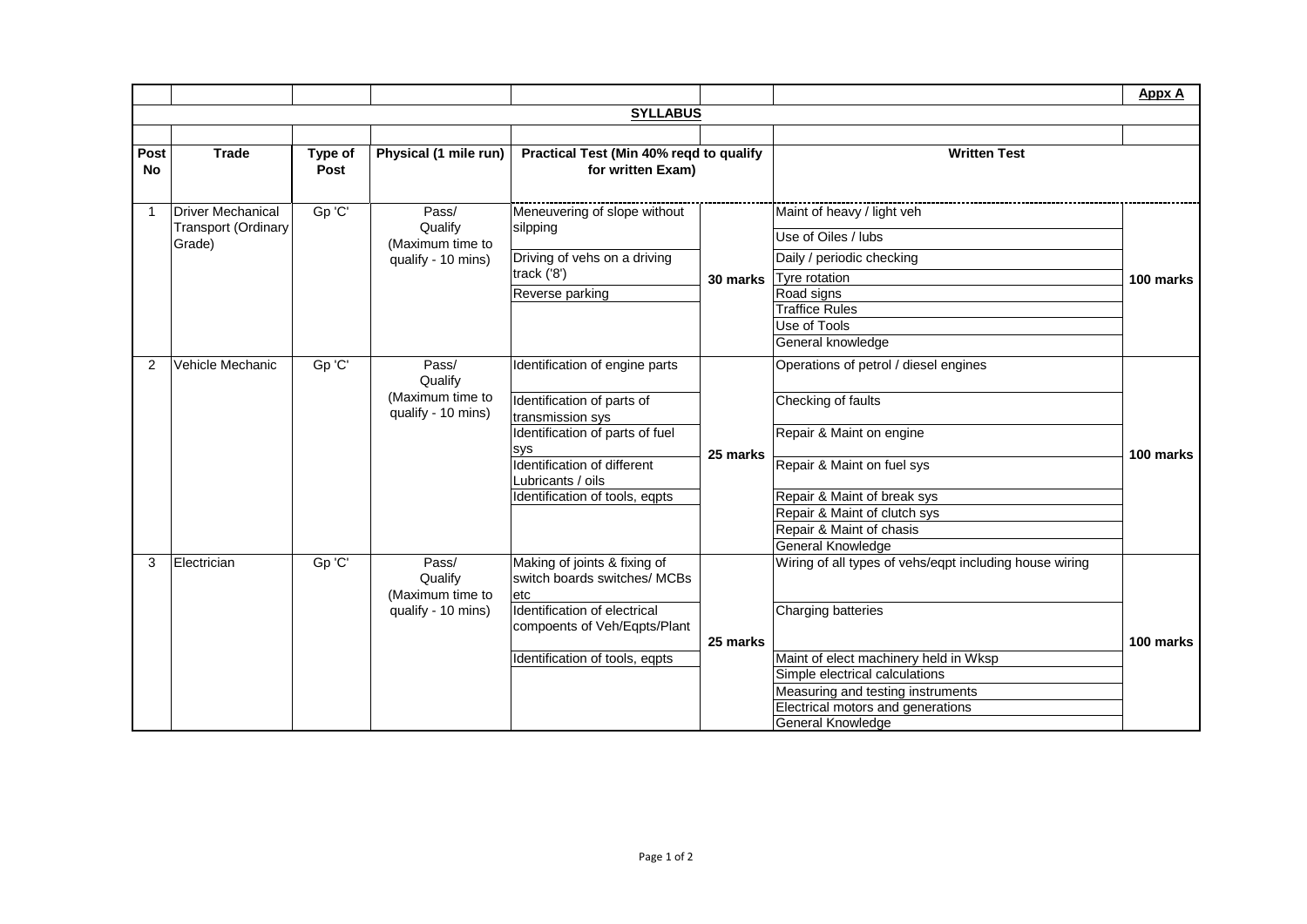|                   |                  |                 |                                                            | <b>SYLLABUS</b>                                                                                                                             |          |                                                                                                                                                                                                                                         |           |
|-------------------|------------------|-----------------|------------------------------------------------------------|---------------------------------------------------------------------------------------------------------------------------------------------|----------|-----------------------------------------------------------------------------------------------------------------------------------------------------------------------------------------------------------------------------------------|-----------|
| Post<br><b>No</b> | Trade            | Type of<br>Post | Physical (1 mile run)                                      | Practical Test (Min 40% regd to qualify<br>for written Exam)                                                                                |          | <b>Written Test</b>                                                                                                                                                                                                                     |           |
| 4                 | <b>IMSW Cook</b> | Gp 'C'          | Pass/<br>Qualify<br>(Maximum time to<br>qualify - 10 mins) | Chopping/Cutting of vegetables<br>Identification of spices                                                                                  |          | $\vert$ (a) Preparation of precedure & different types of ingredients used with<br>quantity mentioned against each, for preparation of Indian, South<br>Indian, Mughalai, Hyderabadi, Chinese & Continental dishes: -<br>(i) Veg dishes |           |
|                   |                  |                 |                                                            | Cleaning of utencils<br>Knowedge of cleanliness of<br>working place<br>Finishing/garnishing/decoration<br>/beautification/flavoring of food | 30 marks | (ii) Non-Vea<br>(iii) Sweet dish<br>Preservation of food<br>(b)<br>Washing / cleaning of Untencils<br> (c)<br>General Knowledge                                                                                                         | 100 marks |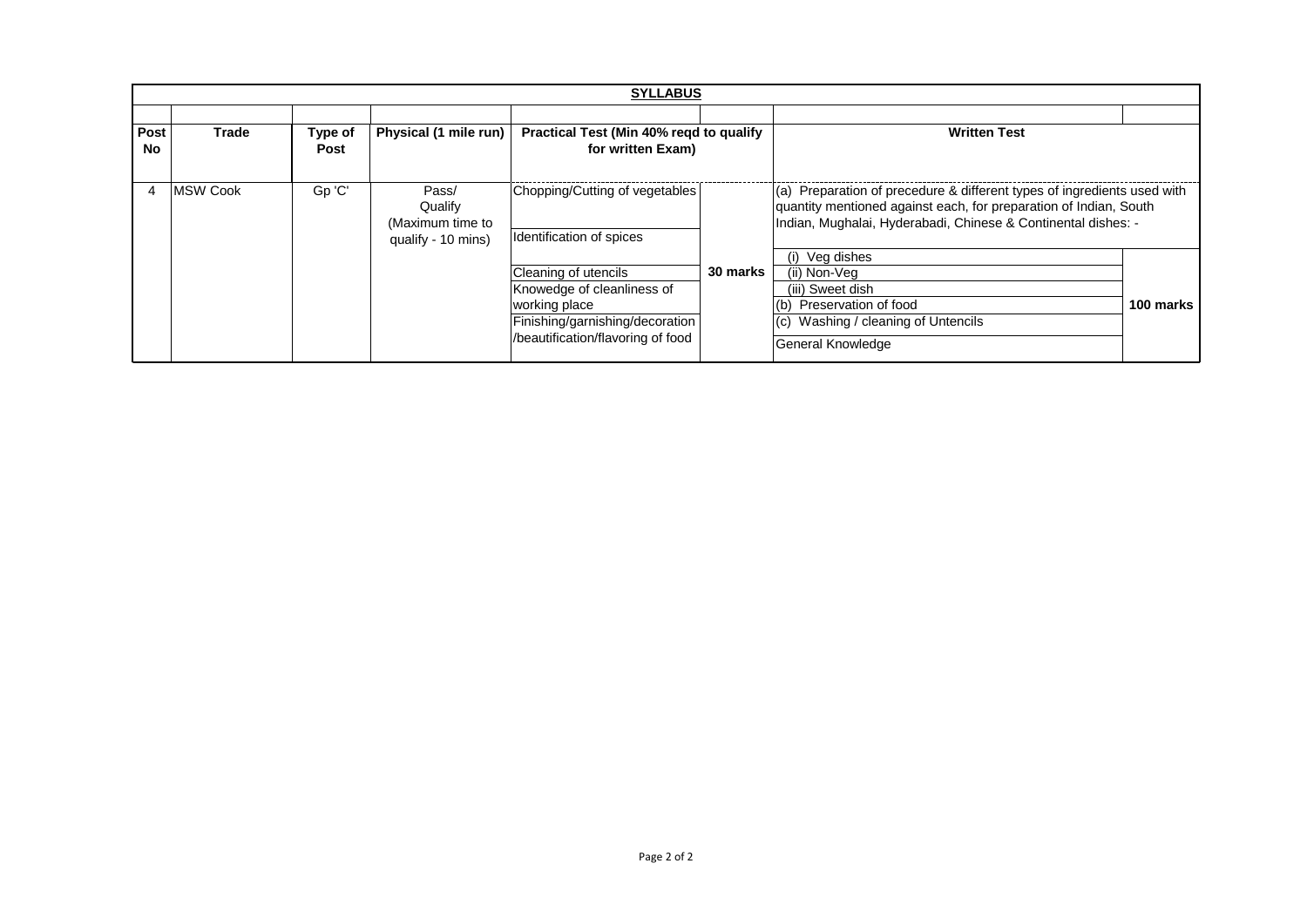Appendix 'B'

# FORM OF CERTIFICATE TO BE PRODUCED BY SCHEDULED CASTES AND SCHEDULED TRIBES CANDIDATES APPLYING FOR APPOINTMENT TO POSTS UNDER THE GOVERNMENT OF INDIA

|        | This is to certify that Shri/Shrimati/Kumari                                                                                                                                 | <b><i><u>OOAEUIAMICMT OL IMPIN</u></i></b>                                                       |
|--------|------------------------------------------------------------------------------------------------------------------------------------------------------------------------------|--------------------------------------------------------------------------------------------------|
|        |                                                                                                                                                                              |                                                                                                  |
|        |                                                                                                                                                                              |                                                                                                  |
|        |                                                                                                                                                                              |                                                                                                  |
|        |                                                                                                                                                                              | Caste / tribe which is recognised as a Scheduled Caste                                           |
|        | Scheduled tribe Under :-                                                                                                                                                     |                                                                                                  |
|        | The Constitution (Scheduled castes) Order, 1950 @                                                                                                                            |                                                                                                  |
|        | The Constitution (Scheduled tribes) Order, 1950 @                                                                                                                            |                                                                                                  |
|        | The Constitution (Scheduled castes) (Union Territory) Order, 1951 @<br>The Constitution (Scheduled tribes) (Union Territory) Order, 1951 @                                   |                                                                                                  |
|        |                                                                                                                                                                              | As amended by the Scheduled Caste and Scheduled Tribes lists Modification Order, 1956 the        |
|        | Bombay reorganization Act, @ 1960 the Punjab reorganization Act 1996 the State of<br>Himachal Pradesh Act, 1970, the North Eastern Area (Re-organisation) Act - 1971 and the |                                                                                                  |
|        | Scheduled Castes and Scheduled Tribes Orders (Amendments) Act, 1976.                                                                                                         |                                                                                                  |
|        | The Constitution (Jammu & Kashmir) Scheduled caste Order, 1956 @                                                                                                             |                                                                                                  |
|        | by the Scheduled castes and Scheduled Tribes Order (Amendments) Act, 1976 @                                                                                                  | The Constitution (Andaman & Nicobar Islands) Scheduled Tribes Order 1959, as amended             |
|        | The Constitution (Dadra and Nagar Haveli) Scheduled Castes Order, 1962. @                                                                                                    |                                                                                                  |
|        | The Constitution (Dadra and Nagar Haveli) Scheduled Tribes Order, 1962. @                                                                                                    |                                                                                                  |
|        | The Constitution (Pondichery) Scheduled Castes Order, 1964. @<br>The Constitution (Uttar Pradesh) Scheduled Tribes Order, 1967. @                                            |                                                                                                  |
|        | The Constitution (Goa, Daman and Diu) Scheduled Castes Order 1968. @                                                                                                         |                                                                                                  |
|        | The Constitution (Goa, Daman and Diu) Scheduled Tribes Order, 1968. @<br>The Constitution (Nagaland) Scheduled Tribes Order, 1970. @                                         |                                                                                                  |
|        | The Constitution (Sikkim) Scheduled Castes Order, 1978 @                                                                                                                     |                                                                                                  |
|        | The Constitution (Sikkim) Scheduled Tribes Castes Order, 1978 @                                                                                                              |                                                                                                  |
|        | The Constitution (Jammu & Kashmir) Scheduled Tribes Castes Order, 1989 @<br>The Constitution (SC) Order (Ahmendment) Act, 1990 @                                             |                                                                                                  |
|        | The Constitution (ST) Order (Ahmendment) Ordinance, 1991 @                                                                                                                   |                                                                                                  |
|        | The Constitution (ST) Order (Second Ahmendment) Act, 1991 @                                                                                                                  |                                                                                                  |
|        | The Constitution (ST) Order (Ahmendment) Ordinance, 1996 @                                                                                                                   | Applicable in the case of Scheduled Castes, Scheduled Tribe persons who have migrated            |
| 2.     |                                                                                                                                                                              |                                                                                                  |
|        | from one State/Union Territory Administration.                                                                                                                               | The certificate is issued on the basis of the Scheduled Caste/Scheduled Tribes Certificate       |
|        |                                                                                                                                                                              | issued to Shri Father. Father. The contract of shri                                              |
|        |                                                                                                                                                                              |                                                                                                  |
|        |                                                                                                                                                                              |                                                                                                  |
|        |                                                                                                                                                                              | the_______________Caste/Tribe which is recognized as a Scheduled Caste/Scheduled Caste/Scheduled |
|        |                                                                                                                                                                              |                                                                                                  |
|        |                                                                                                                                                                              |                                                                                                  |
| 3.     |                                                                                                                                                                              |                                                                                                  |
|        |                                                                                                                                                                              | District/Division of the State/Union Territory of                                                |
|        | <b>State/Union Territory</b>                                                                                                                                                 |                                                                                                  |
|        | Place:                                                                                                                                                                       |                                                                                                  |
| Note.: | Dated :                                                                                                                                                                      |                                                                                                  |
|        | * Please delete the words which are not applicable                                                                                                                           | Signature                                                                                        |
|        | Please quote specific Presidential Order                                                                                                                                     | Designation.                                                                                     |
|        | Delete the paragraphs which is not applicable                                                                                                                                |                                                                                                  |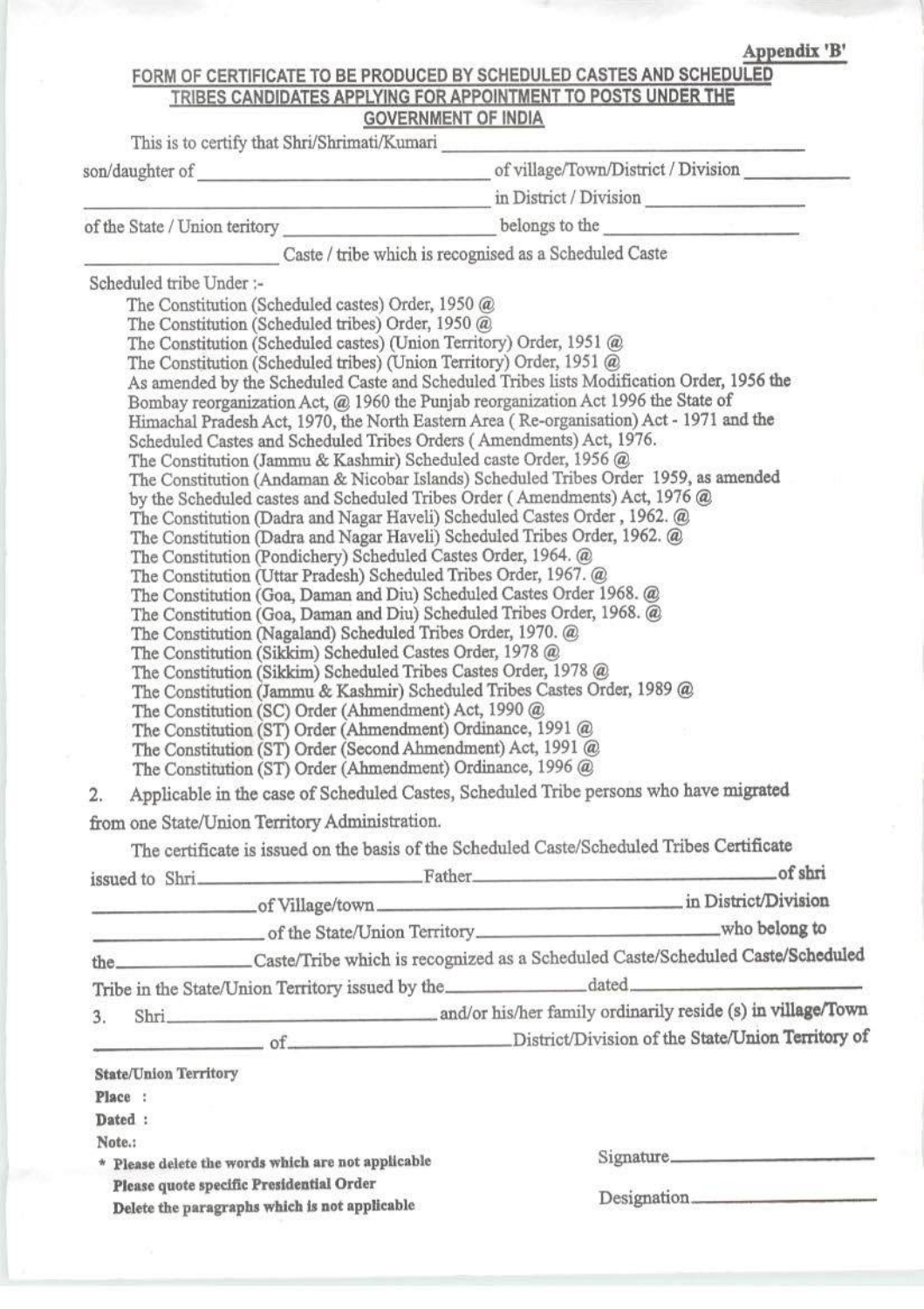Appendix C

Annexure

# **FROM OF CERTIFICATE TO BE PRODUCED BY OTHER BACKWARD CLASSES APPLYING FOR APPOINTMENT TO POSTS UNDER THE GOVERNMENT OF INDIA**

| ___________ belongs to the ______________________________ community                            |  |  |  |  |
|------------------------------------------------------------------------------------------------|--|--|--|--|
| which is recognised as a backward class under the Government of India, Ministry of Social      |  |  |  |  |
| Justice and Empowerment's Resolution No. ________________________ dated_________________*      |  |  |  |  |
| Shri/Smt/Kumari _____________ and/or his/her family ordinarily reside (s) in the               |  |  |  |  |
|                                                                                                |  |  |  |  |
| Territory. This is also to certify that he/she does not belong to the persons/sections (Creamy |  |  |  |  |
| Layer) mentioned in Column 3 of the Schedule to the Government of India, Department of         |  |  |  |  |
| Personnel & Training O.M. No 36012/22/93-Estt (SCT) dated 8.9.1993 **.                         |  |  |  |  |

Dated : **Dated : Second Contract Contract Contract Contract Contract Contract Contract Contract Contract Contract Contract Contract Contract Contract Contract Contract Contract Contract Contract Contract Contract Contract** Deputy Commissioner etc

Seal

\* The authority issuing the certificate may have to mention the details of Resolution of Government of India, in which the caste of the candidate is mentioned as OBC.

\_\_\_\_\_\_\_\_\_\_\_\_\_\_\_\_\_\_\_\_\_\_\_\_\_\_\_\_\_\_\_\_\_\_\_\_\_\_\_\_\_\_\_\_\_\_\_\_\_\_\_\_\_\_\_\_\_\_\_\_\_\_\_\_\_\_\_\_\_\_\_\_\_\_\_\_\_

\*\* -. As amended from time to time.

Note:- The term "Ordinarily" used here will have the same meaning as in Section 20 of the Representation of the People Act, 1950.